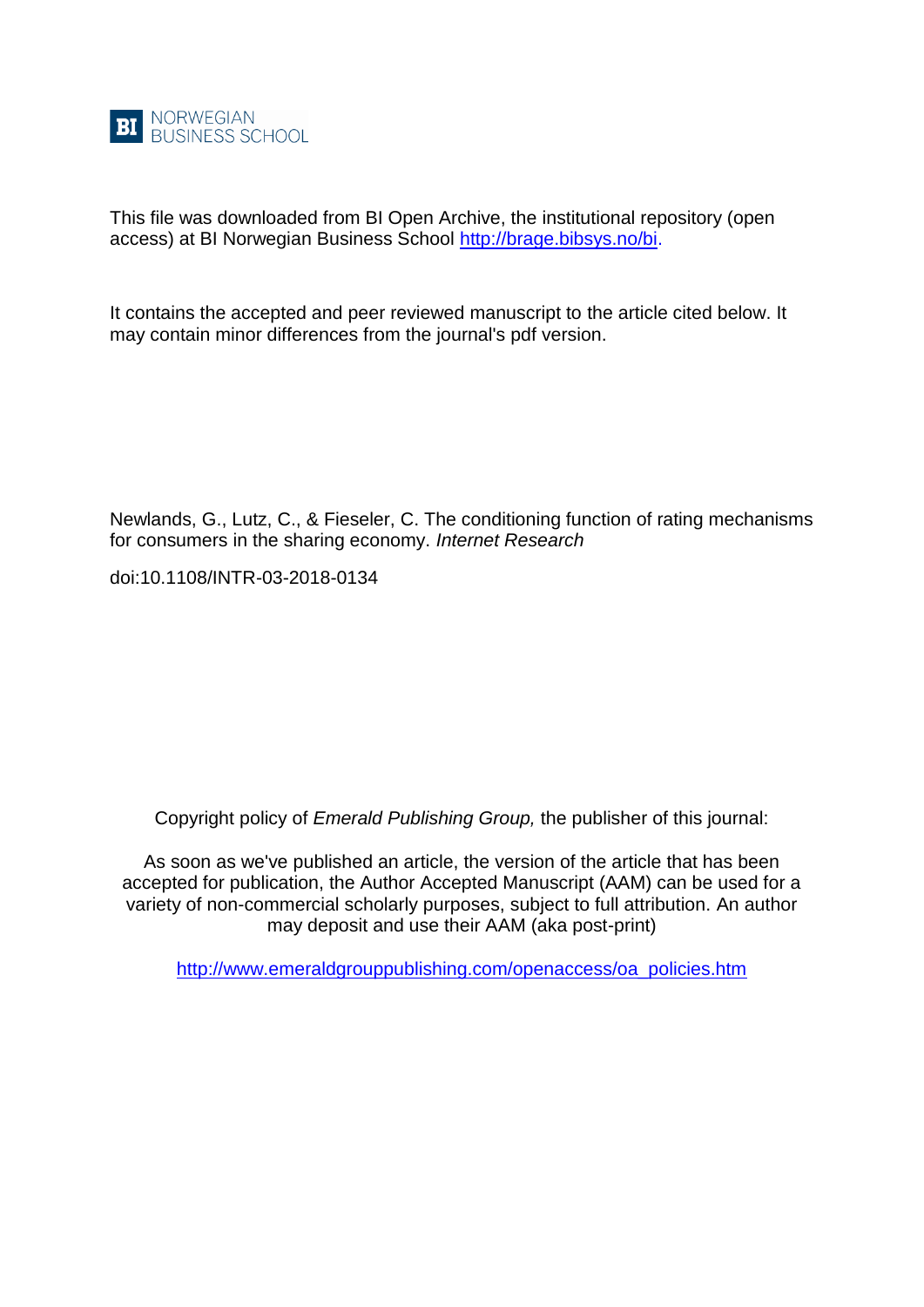# **The Conditioning Function of Rating Mechanisms for Consumers in the Sharing Economy**

Gemma Newlands BI Norwegian Business School Nordic Centre for Internet and Society Nydalsveien 37 0484 Oslo – Norway [gemma.e.newlands@bi.no](mailto:gemma.e.newlands@bi.no)

Christoph Lutz BI Norwegian Business School Nordic Centre for Internet and Society Nydalsveien 37 0484 Oslo – Norway [christoph.lutz@bi.no](mailto:christoph.lutz@bi.no)

Christian Fieseler BI Norwegian Business School Nordic Centre for Internet and Society Nydalsveien 37 0484 Oslo – Norway [christian.fieseler@bi.no](mailto:christian.fieseler@bi.no)

The second author (Christoph Lutz) is the corresponding author.

Forthcoming in **Internet Research** as part of the special issue *The Sharing Economy*.

# **Acknowledgements**

This research was generously supported by the European Union within the Horizon 2020 research and innovation program under grant agreement No. 732117 (*Ps2Share: Participation, Privacy, and Power in the Sharing Economy*) as well as the Research Council of Norway under grant agreement No. 247725 (*Fair Labor in the Digitized Economy*).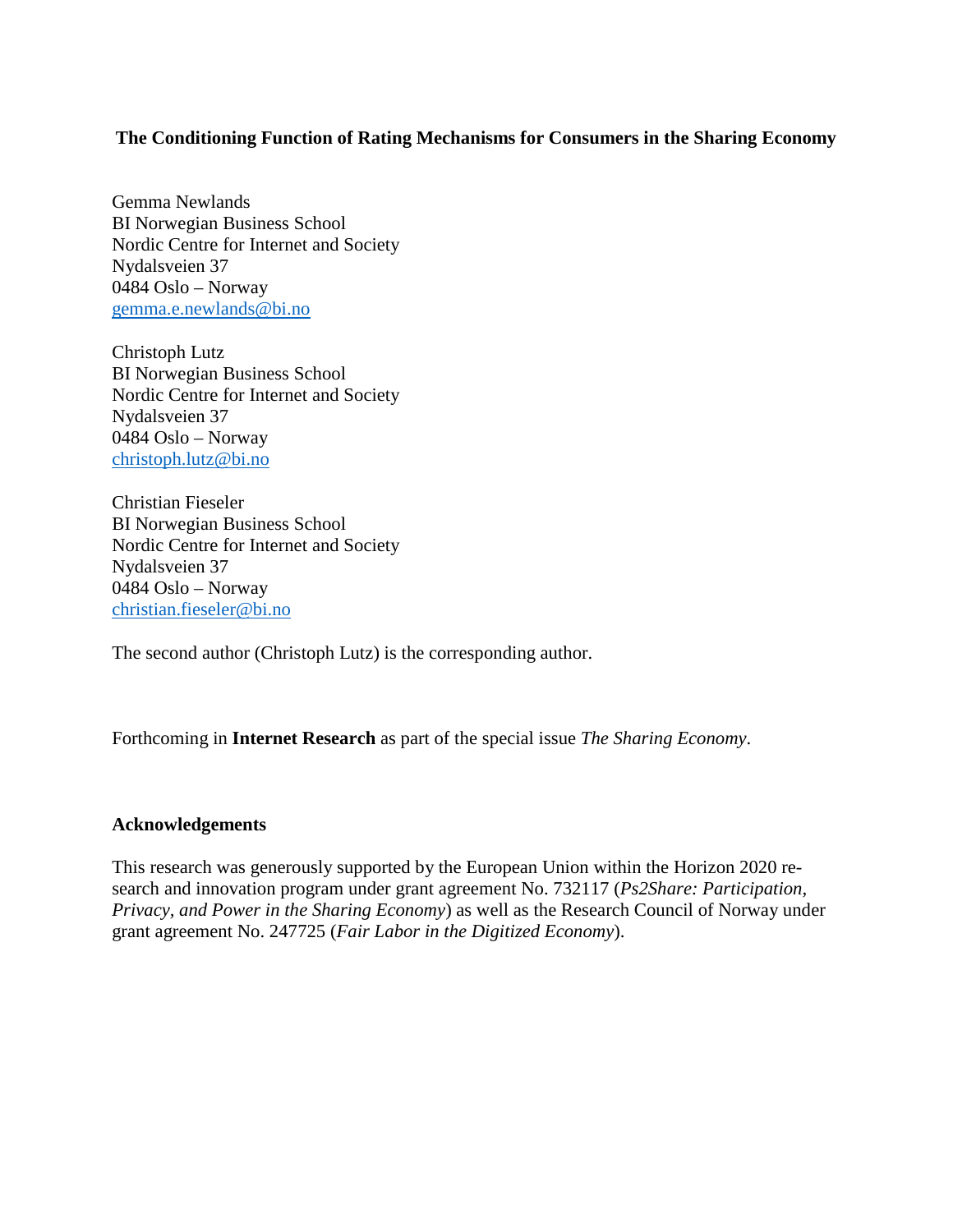# **The Conditioning Function of Rating Mechanisms for Consumers in the Sharing Economy**

# **Abstract**

• *Purpose* 

The purpose of this study is to explore how rating mechanisms encourage emotional labor norms among sharing economy consumers.

• *Design/methodology/approach* 

This study follows a mixed methods research design. Survey data from 207 consumers were used to quantify the impact of three distinct rating dimensions on a consumer behavioral outcome (emotional labor). In a second step, 18 focus groups with 94 participants were used to investigate the conditioning functions of ratings in more depth.

• *Findings* 

Rating mechanisms condition consumers towards performing socially desirable behaviors during sharing transactions. While consumers accept the necessity of bilateral rating mechanisms, they also recogniye their coercive nature. Further, the presence of bilateral rating mechanisms leads to negative outcomes such as annoyance and frustration.

• *Originality/value* 

This study contributes to sharing economy literature by examining bilateral rating mechanisms as a means of behavioral conditioning for consumers. This study points to improvements in platform design and informs theory on tri-partite markets as well as trust.

**Keywords**: sharing economy, ratings, Uber, Airbnb, e-commerce, consumer behavior

**Paper type:** Research paper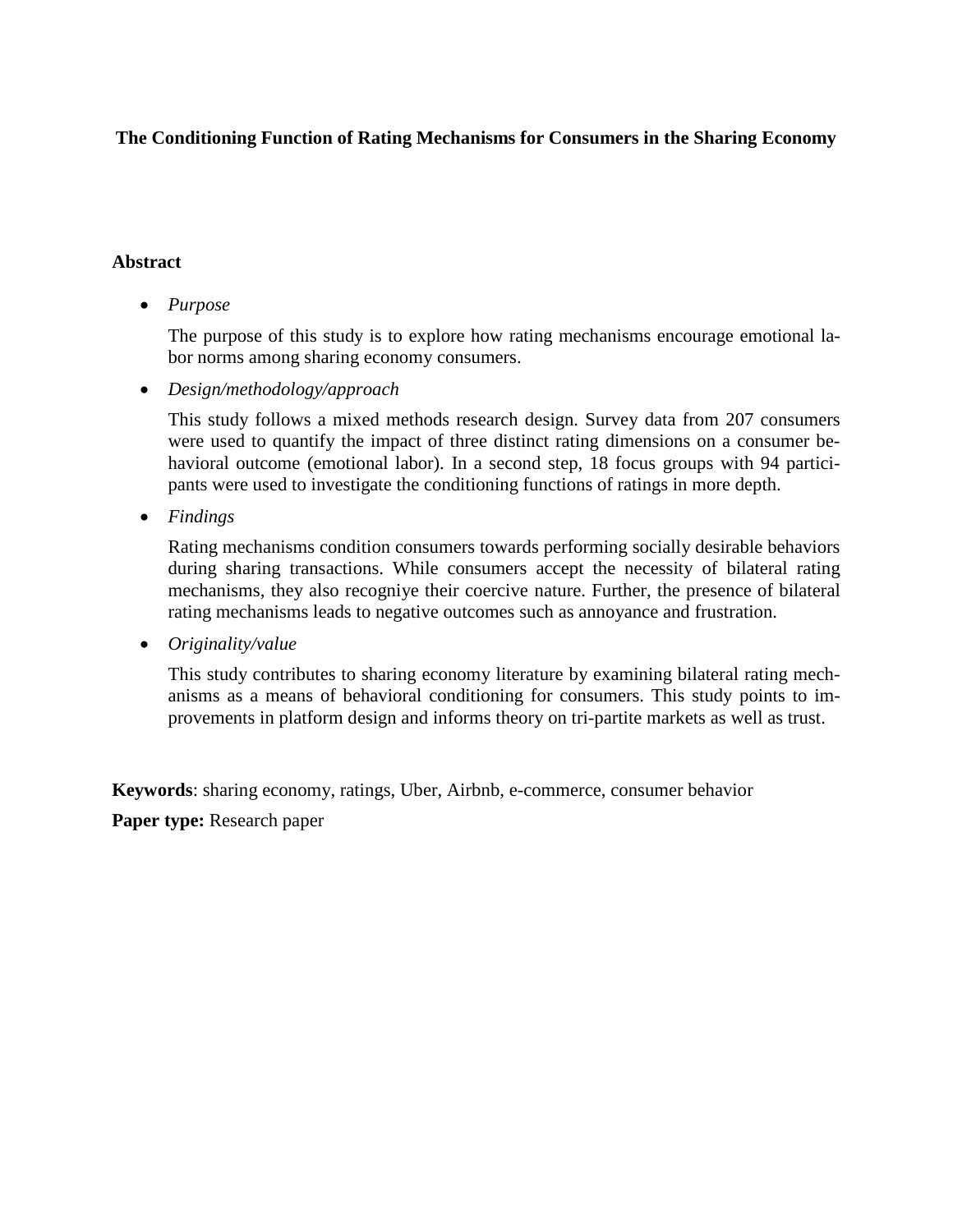# **1. Introduction**

The peer-to-peer nature of the sharing economy<sup>1</sup> suggests that consumers and providers of sharing services should interact on an equal plane, removed from traditional service hierarchies. Current platforms accordingly co-opt the sharing narratives of earlier reciprocity-focused platforms to define the experiences they offer as social, casual, and welcoming (Botsman and Rogers, 2010; Codagnone *et al.*, 2016; Dredge and Gyimóthy, 2015; Lee *et al.*, 2015; Martin, 2016; Walker, 2015). However, the broad commercialisation of the sharing economy has generated a duality of expectation and consumers must reconcile the idea of sociality with an increasingly transactional reality.

Although third party services, such as key-exchanges, are reducing the prevalence of direct human interaction, most sharing platforms still depend on meeting the service provider in person. As such, ensuring that the interpersonal facets of a sharing economy experience remain positive and 'on-brand' remains a key concern for platforms. Within sharing economy research, studies have begun to examine how sharing platforms encourage their providers to offer an interpersonal service quality which matches the platform's 'branded' experience (Glöss *et al.*, 2016; Lee *et al.*, 2015; Raval and Dourish, 2016). Uber drivers, for instance, are often expected to 'read' their passengers, go the extra mile in offering water or sweets, and swallowing any discomfort or annoyance (Rosenblat and Stark, 2016; Stark, 2016). While these provider-expectations have warranted academic attention, particularly amid greater recognition of the sharing economy as a site of work, there has been insufficient attention to the parallel expectations placed on consumers to perform in a certain way. Consumers may be expected, by platforms and providers alike, to be more personable, sympathetic, or friendly than a consumers of traditional services. However, consumers may be left unaware regarding implicit expectations, particularly when considering differing cultural and social norms.

Ratings typically harness collective intelligence to provide third-party valuation of products and services (Chen, 2017; Lee *et al.*, 2016; Lee and Yang, 2015). While there has been growing academic interest in the role of ratings in different e-commerce settings, studies have also started to investigate ratings in the sharing economy (Fagerstrøm *et al.*, 2017; Pettersen, 2017; Zervas *et al.*, 2015), finding inflation and bias, among other issues (Hausemer *et al.*, 2017; Newlands *et al.*, 2017). One of the characteristic novelties of sharing economy platforms is that consumers are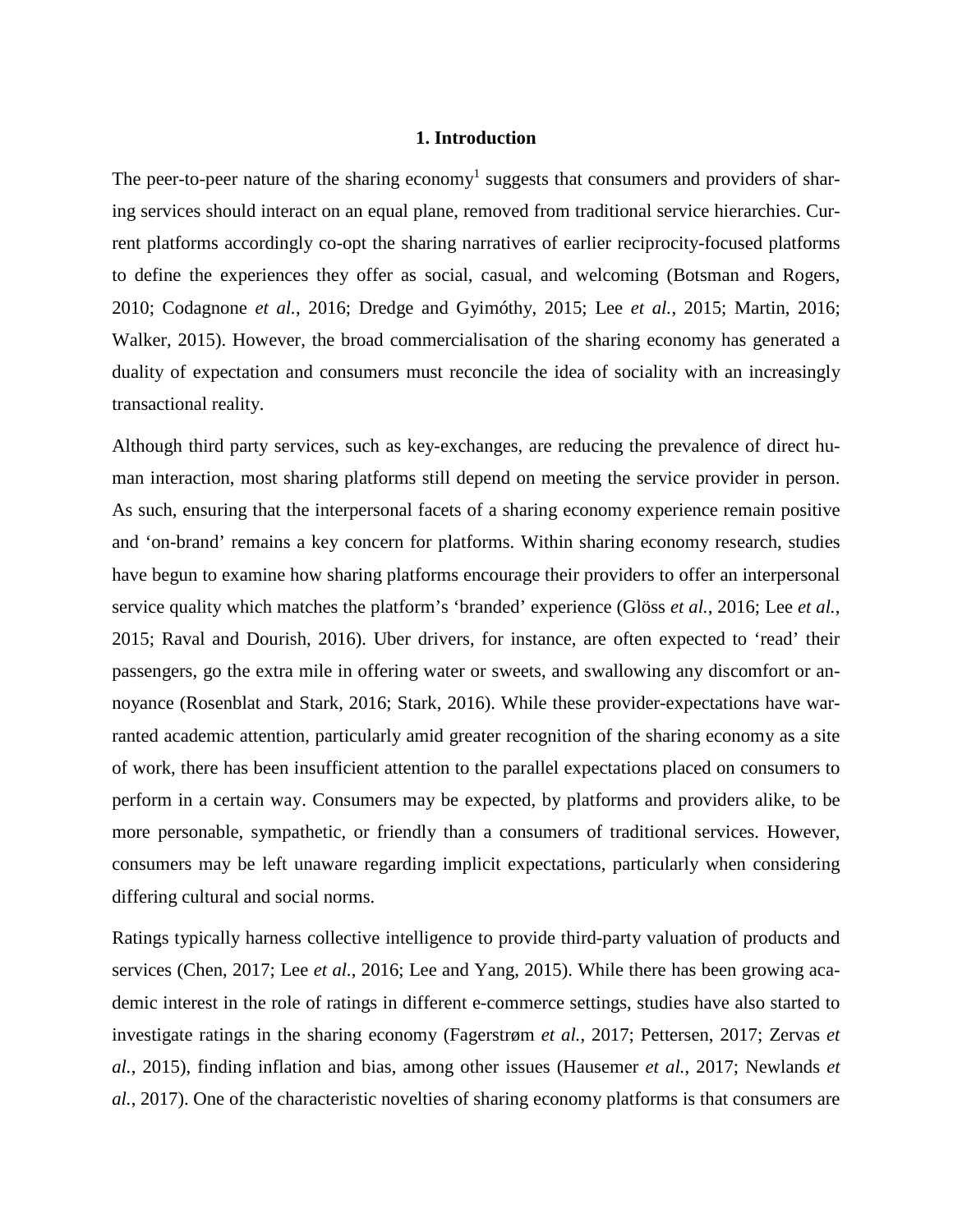also subject to ratings. As a measure of reciprocity, providers have the opportunity to reject potential consumers if they have either low ratings or unflattering written feedback (Glöss *et al.*, 2016; Lee *et al.*, 2015). This study therefore investigates how bilateral rating systems may operate as a mechanism for encouraging social norms among sharing economy consumers. We ask the following research question: *How do rating systems condition specific social behavior among sharing economy consumers?* This study relies on a mixed-methods research design that combines survey data and focus group data.

The remainder of the paper is organised as follows. The next section presents a review of current literature on sharing economy consumers, followed by a review of current literature about rating mechanisms. The subsequent section describes the research methodology for both the quantitative and qualitative stages. Finally, the results are presented and discussed, with directions for further research offered. The study makes contributions in theoretical and practical terms. In theoretical terms, it contributes to research on consumer behavior, ratings, and electronic word-ofmouth literature (e.g., Lin and Xu, 2017). By stressing the role of the consumer as a party being rated, this study explores novel grounds since consumers are traditionally seen as the authors of ratings, rather than the targets<sup>2</sup>.

#### **2. Literature Review**

#### *2.1 The Sharing Economy Consumer*

Sharing economy consumers, who number in the millions worldwide (Andreotti *et al.*, 2017; Trenz *et al.,* 2018), reflect the entire spectrum between occasional and constant users, with participation occurring for a variety of reasons (Bardhi and Eckhardt, 2011; Bucher *et al.*, 2016; Hamari *et al.*, 2016). In terms of the consumer experience, sharing platforms offer alternatives to traditional service options such as taxis or hotels. Table 1 contrasts consumer norms in the sharing economy with those found in traditional service settings. Sharing economy platforms are embedded with the notion of authenticity, whereby consumers perceive experiences to be less commercial, more localised, and more 'real' (Bucher *et al.*, 2017; Paulauskaite *et al.*, 2017). Terminology about consumers, mirroring the discourse around provider classification (Pongratz, 2018), is also often euphemistic. Since definitions discursively shape the consumer experience,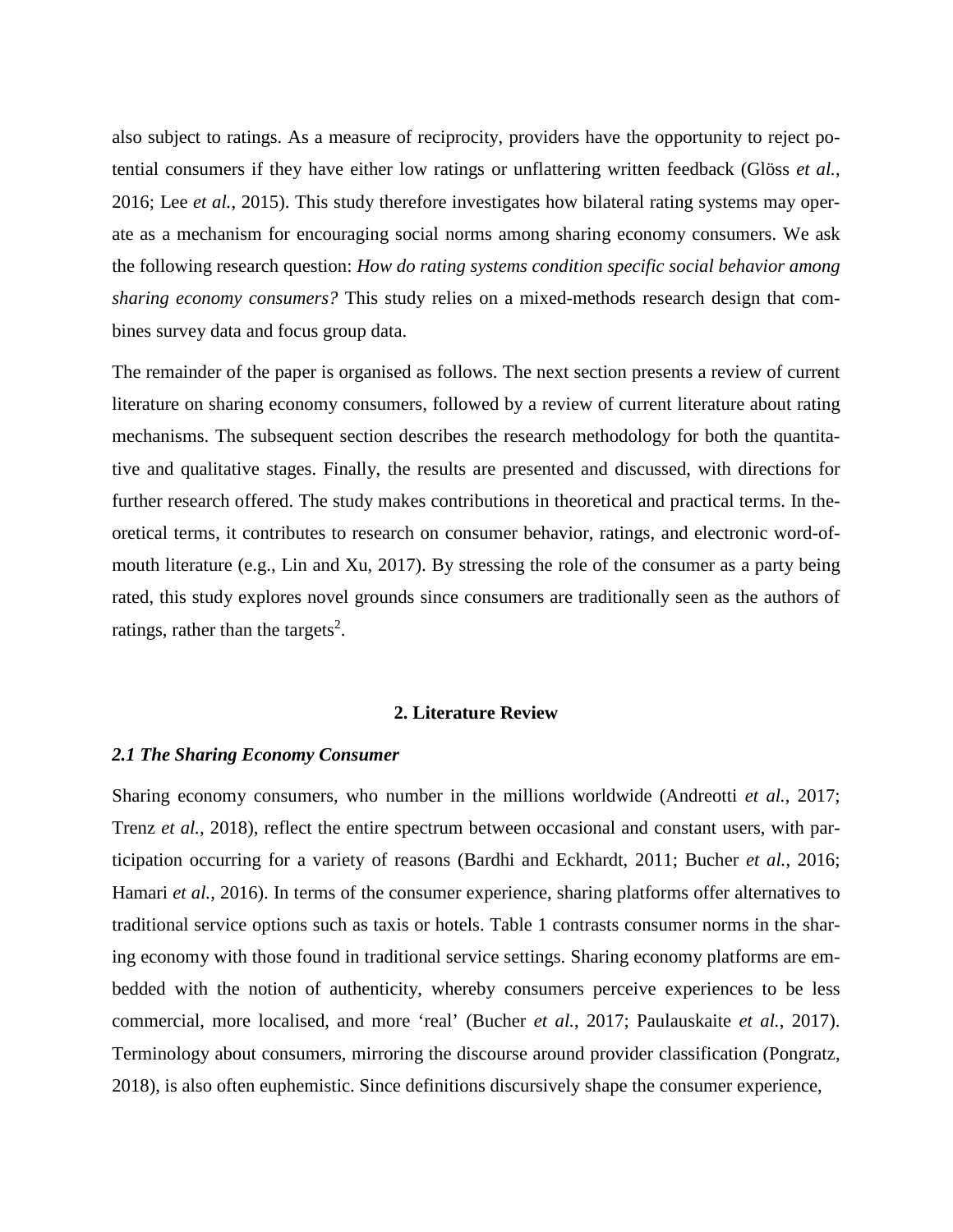|                                       | <b>Traditional Service Settings</b>                                                                                                                                                     | <b>Sharing Economy</b>                                                                                                                                                                                                                                                                                                                                                                                                                    |  |  |
|---------------------------------------|-----------------------------------------------------------------------------------------------------------------------------------------------------------------------------------------|-------------------------------------------------------------------------------------------------------------------------------------------------------------------------------------------------------------------------------------------------------------------------------------------------------------------------------------------------------------------------------------------------------------------------------------------|--|--|
| <b>Functional</b><br><b>Dimension</b> | <b>Cleanliness</b> secondary: can leave rubbish<br>in the hotel room, can leave the rental car<br>dirty. Limited expectation for cleanliness.                                           | Cleanliness important: should leave the<br>room as encountered "Honour your com-<br>mitments and any house rules".                                                                                                                                                                                                                                                                                                                        |  |  |
|                                       | Timeliness secondary: can arrive at any<br>time within set parameters (e.g., any time<br>after 2pm or 3pm), no-shows are unprob-<br>lematic. More important for taxi services.          | Timeliness important: need to arrange<br>with host when to arrive and arrange with<br>the driver where to be picked up. "Always"<br>let your host know if you're likely to arrive                                                                                                                                                                                                                                                         |  |  |
|                                       | Wear and tear secondary: no constraints<br>on how one can use the furniture, including<br>excessive water consumption or towel con-<br>sumption; no constraints on what can be<br>used. | late for check-in".<br>Wear and tear important: consumers are<br>careful not to break something or use it<br>excessively for threat of fines; limited use<br>of host personal objects for fear of intru-                                                                                                                                                                                                                                  |  |  |
|                                       | Noise secondary: limited expectations for<br>quietness beyond basic human decency.<br>Use of audio/tv noise without restriction                                                         | sion.<br>Noise important: careful not to make too<br>much noise in order to not disturb the host<br>or neighbours. "Be respectful of your<br>neighbour".                                                                                                                                                                                                                                                                                  |  |  |
| <b>Social Dimen-</b><br>sion          | Minimal friendliness: basic friendliness<br>expected but cannot be realistically en-<br>forced. Customers can be grumpy, rude,<br>and demanding.                                        | Heightened friendliness: acting friendly<br>and respectful is a strong norm. "Enjoy<br>your host's home as if you were staying<br>with friends."                                                                                                                                                                                                                                                                                          |  |  |
|                                       | Minimal social interaction: no expectation<br>of social interaction. Excessive social in-<br>teraction could be seen as strange.                                                        | Forced social interaction: Often minimal<br>opportunity to avoid the host or other<br>guests. In some settings expected interac-<br>tion. "Explore the neighborhood and sup-<br>port local businesses. It's a great way to<br>feel more like a local. Try asking your<br>host about their favourite neighborhood<br>spots!"                                                                                                               |  |  |
|                                       | Minimal <b>emotional labor</b> : consumers can<br>behave as they want for most part.                                                                                                    |                                                                                                                                                                                                                                                                                                                                                                                                                                           |  |  |
|                                       |                                                                                                                                                                                         | Maximum emotional labor: consumers<br>present themselves in the best light, hide<br>their annoyances and grudges and engage<br>in self-optimization; might have to listen<br>to personal stories and engage in emotion-<br>al labor after transaction. "Always leave<br>an honest review for your host to help<br>guide future guests. Airbnb is built on<br>community, and your host will also be<br>invited to leave a review for you." |  |  |

|  | Table 1: Consumer norms in traditional service settings vs. the sharing economy |  |  |  |  |
|--|---------------------------------------------------------------------------------|--|--|--|--|
|  |                                                                                 |  |  |  |  |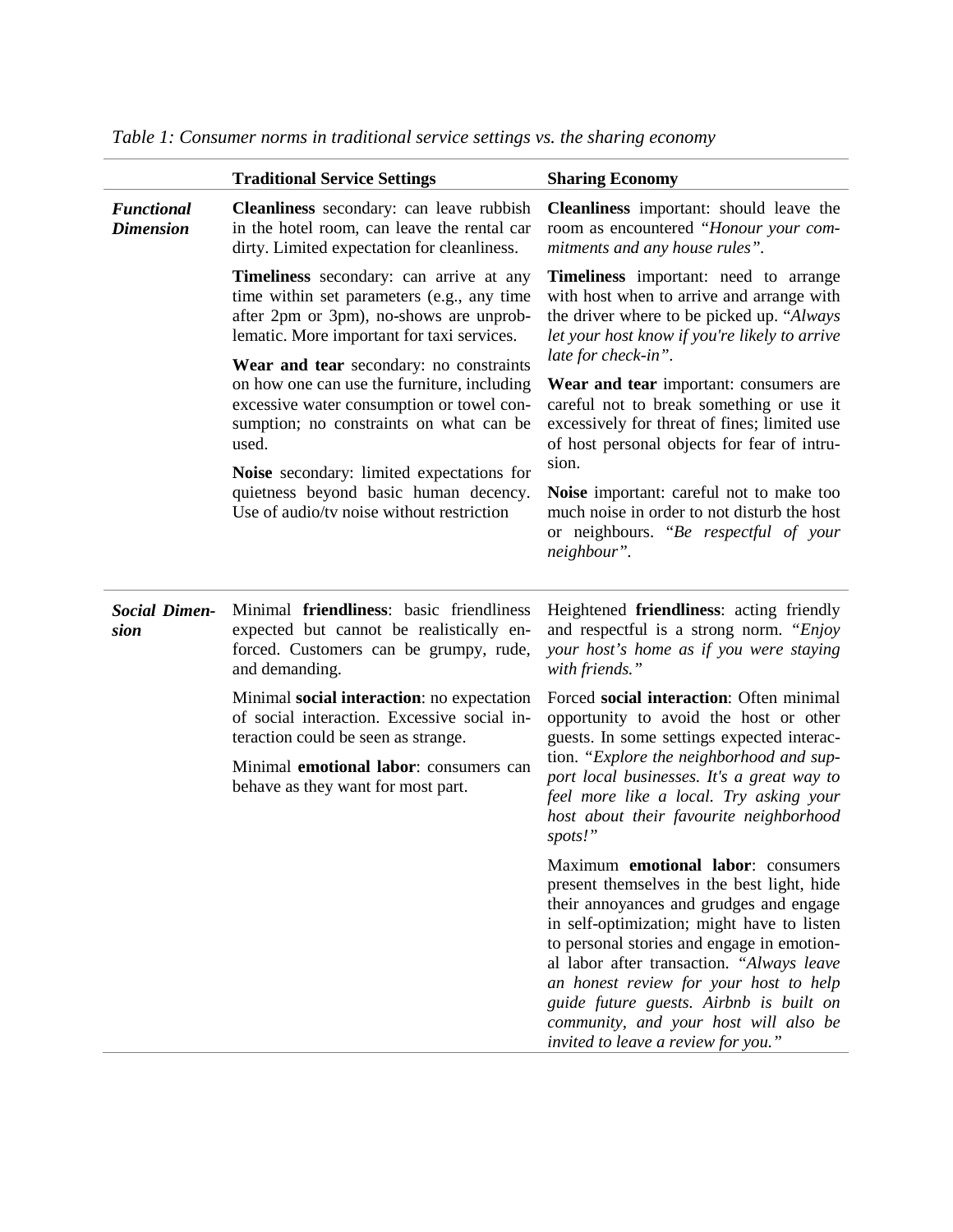the use of terms such as 'guests', 'friends', and 'peers' in platform communication as opposed to 'consumer' or 'customer', instils pro-social expectations.

Academic literature has begun to engage with the notion that providers in the sharing economy are engaging in emotional labour (Glöss et al., 2016; Lutz *et al.*, 2018; Newlands *et al.*, 2017; Raval and Dourish, 2016; Rosenblat and Stark, 2016). Emerging from the seminal work of sociologist Arlie Russell Hochschild (1983), the concept of emotional labour concerns an individual's efforts to induce or suppress certain feelings so as to produce the outward expression of organizationally desired emotions. It is based on the socio-psychological theoretical underpinning of the concept of emotion regulation (Gross, 1998). By integrating earlier theoretical work into a robust conceptualization of emotional labor (Ashforth and Humphrey, 1993; Hochschild, 1983; Morris and Feldman, 1996), Grandey (2000, p. 97) provided an often-used definition of emotional labor as "the process of regulating both feelings and expressions for organizational goals". Traditionally, consumers were not expected to partake in emotional labor (Hochschild, 1983, p. 110). In emotional labor literature of the past three decades, the consumer is perceived as merely a passive audience member whose emotions are there to be managed and influenced (Gountas *et al.*, 2006; Groth *et al.*, 2009; Pugh, 2001; Tang *et al.*, 2013; Tsai and Huang, 2002). In this study, the concept of emotional labor is adopted as a valuable lens for exploring how the emotional presentations of sharing economy consumers are conditioned by rating mechanisms in a form of loose control (Constantinou *et al.,* 2017).

#### *2.2 Rating Mechanisms as Behavioral Tools*

In order to make rational purchase-decisions, consumers desire fine-grained information to compare alternative offers and select the optimal choice. Simultaneously, consumers desire easily digestible information to reduce the cognitive effort of decision making (Huang *et al.*, 2009). Platforms have therefore adopted rating mechanisms to collect and display feedback as a seemingly objective calculation of reputation within a network (Ba and Pavlou, 2002; Belk, 2014a, 2014b; Bolton *et al.*, 2013; Dellarocas, 2003, 2006; Mayzlin, 2016; Resnick *et al.*, 2000; Tamimi and Sebastianelli, 2015). Rating mechanisms have thus become widespread throughout ecommerce and the focus of a significant number of academic studies (Lee *et al.*, 2011; López-López and Parra, 2016).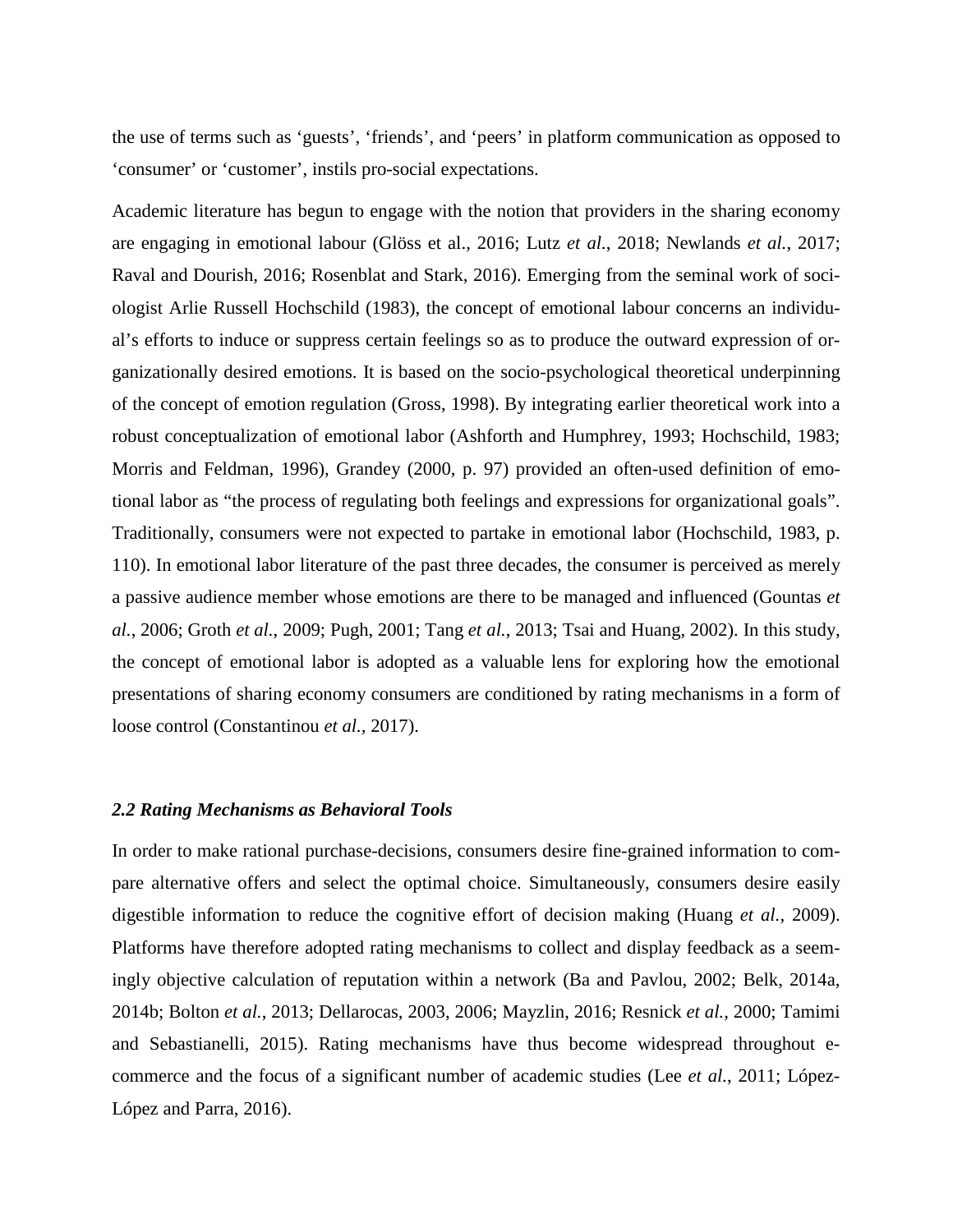However, consumer rating mechanisms come with several downsides. Manipulation, for instance, has been identified with regard to hotels or product recommendations (Rietjens, 2006; Schormann, 2012), where hotel reviews online tend to be more negative on average than homesharing recommendations. Mayzlin *et al.* (2014) noted that this effect could be due to differences in review manipulation, as there is more of an incentive for negative review manipulation by close competitors for hotels. Potentially less severe than active manipulation, bias has presented a serious challenge to rating systems. A key concern regards the overly positive valence of user ratings, a phenomenon for which there is growing evidence (Chevalier and Mayzlin, 2006; Chintagunta *et al.*, 2010; Moe and Trusov, 2011; Resnick and Zeckhauser, 2002). Reputation systems can also be positively skewed due to social and platform norms. For example, Dellarocas and Wood (2008) proposed that the high percentage of positive reputation measures on eBay are explained by the fact that buyers who have poor experiences choose to leave no feedback at all. A key reason for the overly positive valence of ratings is that giving negative feedback is more costly than giving positive feedback due to retaliation (Bolton *et al.*, 2013; Horton and Golden, 2015; Nosko and Tadelis, 2015).

Several studies have started to address aspects of rating systems in the sharing economy, where rating systems can vary between integer-based rating scales and longer textual comments (Fagerstrøm *et al.*, 2017, Liang *et al.*, 2017; Pettersen, 2017; Zervas *et al.*, 2015). Yet, bilateral rating systems act as an incentive for both providers and consumers to act in a socially desirable fashion. In the context of ride-sharing, Lee *et al.* (2015) found that ratings created a service mentality among providers, while Horton and Golden (2015) stated that the reputation system worked to motivate good behavior. Cockayne (2016) has similarly discussed how ratings can act as an instrument of imposing discipline and economic control over provider behavior, ensuring that provider behavior aligns to what can meet the ratings required. As Van Doorn (2017, p. 903) notes, "customer ratings serve as another crucial metric with which to control service providers".

Both parties in most sharing platform transactions have the opportunity to provide a rating or give feedback, suggesting a notional equivalency of the rating. While the impact of ratings is arguably greater on providers, since providers with bad feedback can face negative consequences up to and including rejection from the platform (Rosenblat and Stark, 2016), the power of ratings can be seen on the consumer side as well. On ride-sharing platforms, for instance, Lee *et al.*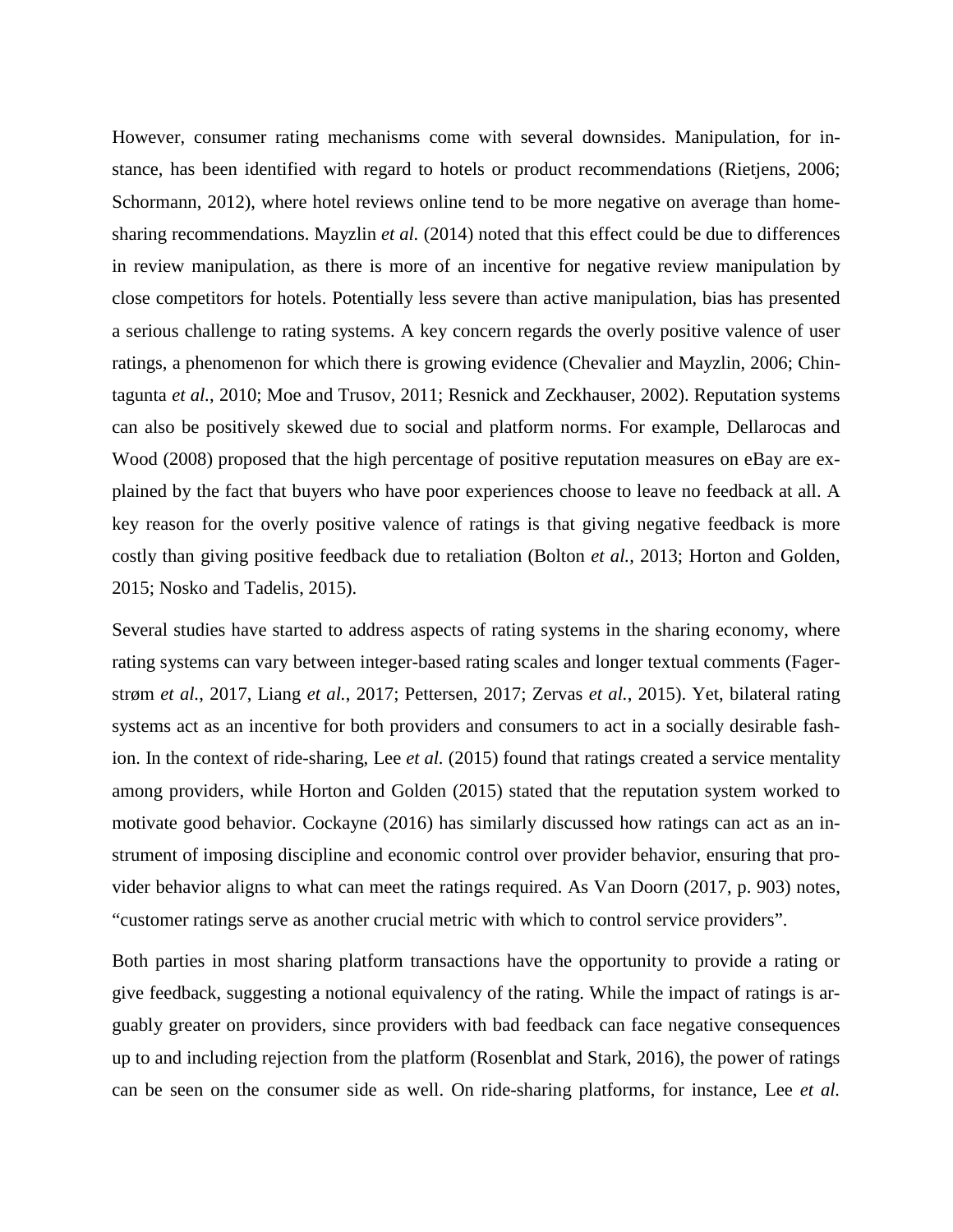(2015) noted that providers would use consumer ratings to decide whether to accept the ride. To explore how these rating mechanisms may shape social norms among sharing economy consumers, this study follows a parallel explanatory design, where a quantitative survey phase was conducted simultaneously with qualitative focus groups. By adopting a mixed-methods research design, it was possible to more clearly understand the interrelationships between rating mechanisms and consumers' emotional labor, while increasing the validity of the findings (McKim, 2017). The research model for the quantitative study is provided in Figure 1.



*Figure 1: Research model* 

With emotional labor as the dependent variable, we distinguish between three rating aspects for the key independent variables: negative rating experience, rating literacy, and rating process fairness. Negative rating experience describes having experienced negative ratings in the past. Negative ratings in the past may have a strong conditioning effect on consumers because consumers would try to improve their average rating by displaying exemplary social behavior. Rating literacy describes how well consumers think they understand how the rating system works. Consumers who know the system are likely to behave well because they are more aware of the serious consequences of bad ratings. Rating process fairness describes how fair consumers perceive rating and review systems to be. Again, heightened levels of rating process fairness may condition consumers to act according to socially elevated service norms because it enhances predictability and belief in the system.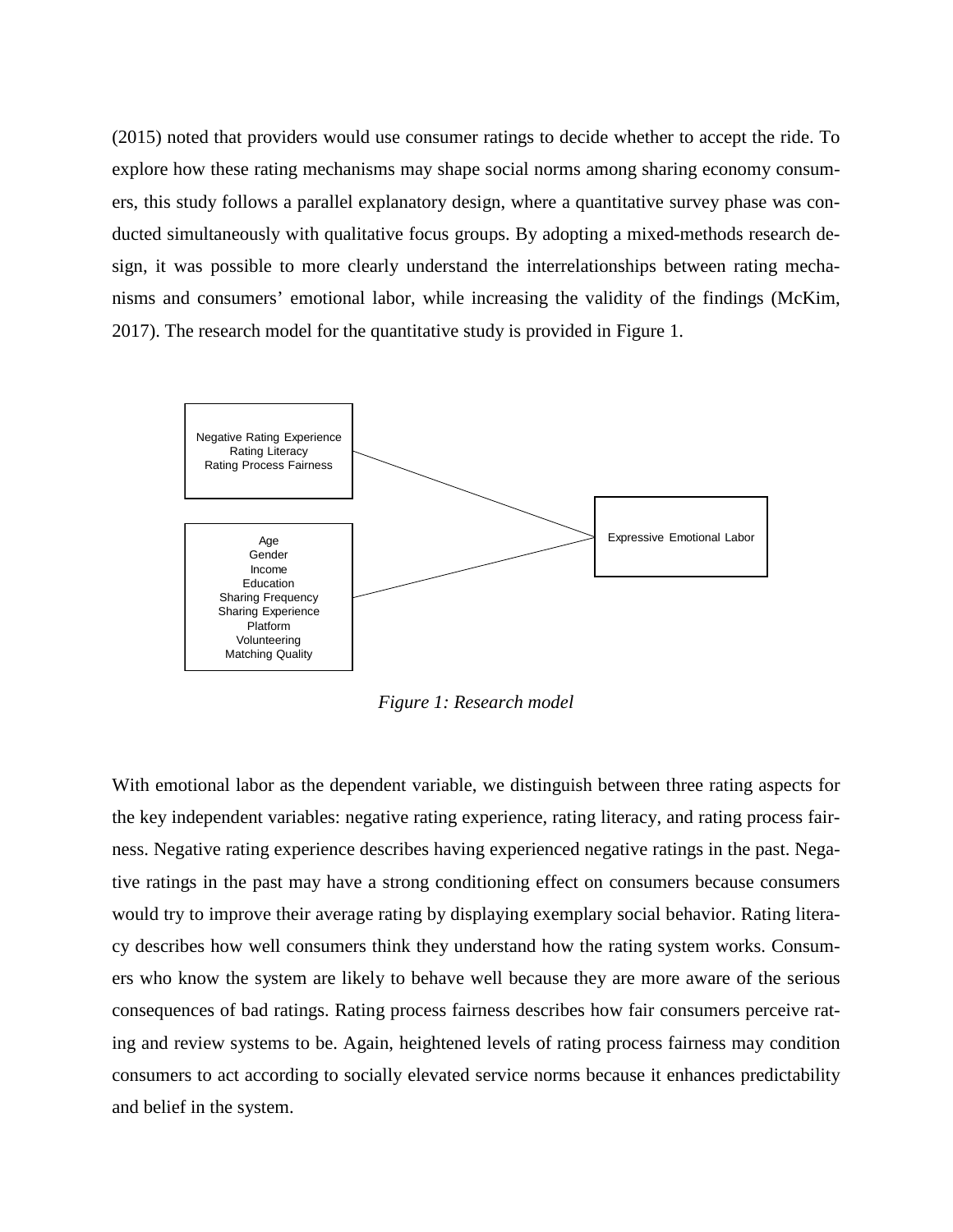### **3. Quantitative Study**

#### *3.1 Methods*

#### *3.1.1 Questionnaire and Sample*

In May 2017, we conducted a quantitative survey among 393 US-based respondents, distributed via Amazon Mechanical Turk (AMT). The survey administration was handled via TurkPrime. The questionnaire consisted of predominantly closed questions, where respondents could report their agreement to a statement on a 5-point Likert scale, ranging from 1-strongly disagree, to 5 strongly agree, with 2-somewhat disagree, 3-neither agree nor disagree, and 4-somewhat agree as the middle categories.

The questionnaire took, on average, 15 minutes to complete (as measured by the median due to some extreme outliers), with a standard deviation of 8.5 minutes. Respondents received a reward of 2 US Dollars, with an additional 1 US Dollar completion bonus. We included an attention check question with the following wording: *"The purpose of this question is to assess your attentiveness to question wording. For this question, please mark the 'Weekly' option."* Seven participants (1.8 percent) failed the attention check and were subsequently excluded from the data analysis. This left a sample of 386 respondents.

Respondents were filtered into one of four response streams, corresponding to four key groups: providers (e.g., Airbnb host, Uber driver), consumers (e.g., Airbnb guest, Uber passenger), aware non-users (i.e., individuals who have heard of sharing economy services but never used them), and non-aware non-users (i.e., individuals who have never heard of sharing economy services). Respondents who use sharing economy services as providers and consumers were classified as providers. Of these 386 respondents, 3.6 percent were providers (14 respondents), 55.2 percent consumers (213 respondents), 40.9 percent aware non-users (158 respondents), and only one person was a non-aware non-user (0.3 percent). For the following data analysis, we focused on the consumer sub-sample (N=213).

In the consumer sub-sample 61 percent were male. The average age was 33 (standard deviation 8.5 years, with a range of 21-63 years). In terms of education, 56 percent had a bachelor's degree, 12 percent a master, 2 percent a doctorate, 8 percent a vocational certificate, and 22 percent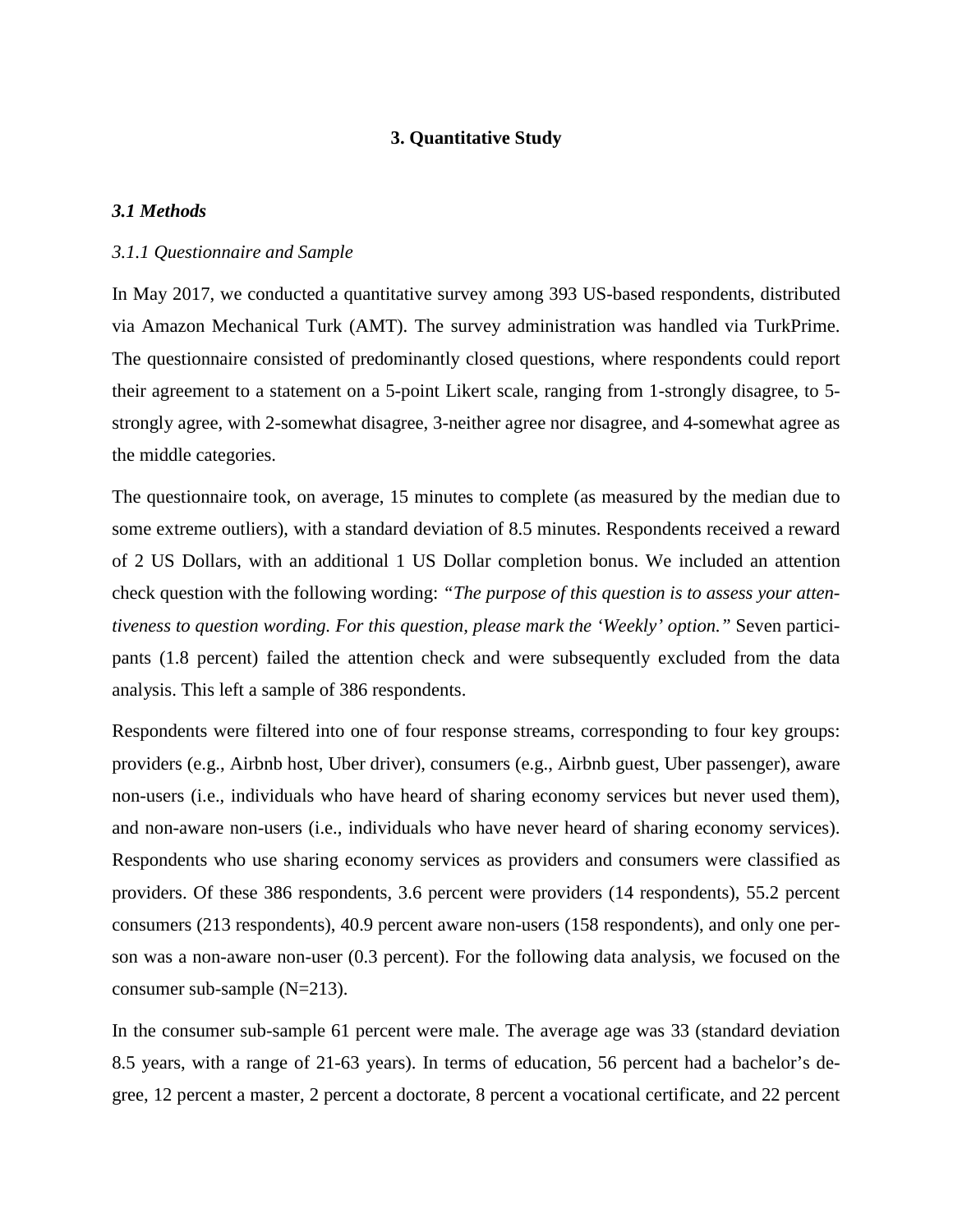a high school certificate or lower as their highest qualification. The median annual income in the corresponds to the category 50,000-59,999 US Dollars.

As consumer-provider interaction varies depending on the sharing service, we differentiated between different platforms. We asked the respondents to specify which platform they have used most frequently through an open text field. Six individuals wrote down services that do not correspond to our understanding of the sharing economy (e.g., Amazon Prime, Etsy, Facebook, none from the obove [sic]) and were therefore excluded, leaving a final consumer sub-sample of 207. As shown in Table 2, more than 70 percent of the final sample selected ride-sharing or ridehailing (Lyft and Uber) and one fourth home-sharing (Airbnb). Peer-to-peer lending was represented with a low percentage of respondents. No one selected food sharing and tool-sharing services.

*Table 2: Services used or most frequently used by respondents*

| <b>Service</b>   | Frequency | $\frac{6}{6}$ | Cum. $%$ |
|------------------|-----------|---------------|----------|
| Airbnb           | 52        | 25.1          | 25.1     |
| U <sub>ber</sub> | 140       | 67.6          | 92.8     |
| $L \nvert t$     | 11        | 5.3           | 98.1     |
| Lending Club*    | 3         | 14            | 99.5     |
| Prosper*         |           |               | 100.0    |
| Total            | 207       | 100.0         |          |

\*Excluded from subsequent regression due to low case numbers and inapplicability of finance-sharing for interpersonal consumer behavior

### *3.1.2 Measures*

We relied on established scales whenever possible. The dependent variable of emotional labor was measured with four items, adapted from Best *et al*. (1997). The question prompt was: *"When you interact with providers (e.g., hosts, drivers), how often do you do the following?"* The items were: *Express feelings of sympathy (e.g., saying you are sorry to hear about something, saying you understand)*; *Express friendly emotions (e.g., smiling, giving compliments, making small talk); Hide your anger about something someone has done;* and *Hide your disgust about something some-one has done.* Respondents could answer on a 5-point scale with the categories 1never, 2-rarely, 3-sometimes, 4-frequently, 5-very frequently. Initial principal component analysis (Kaiser criterion, Varimax rotation) indicated two distinct sub-constructs. The first subconstruct includes the first two items and revolves around expressive aspects ("express"), while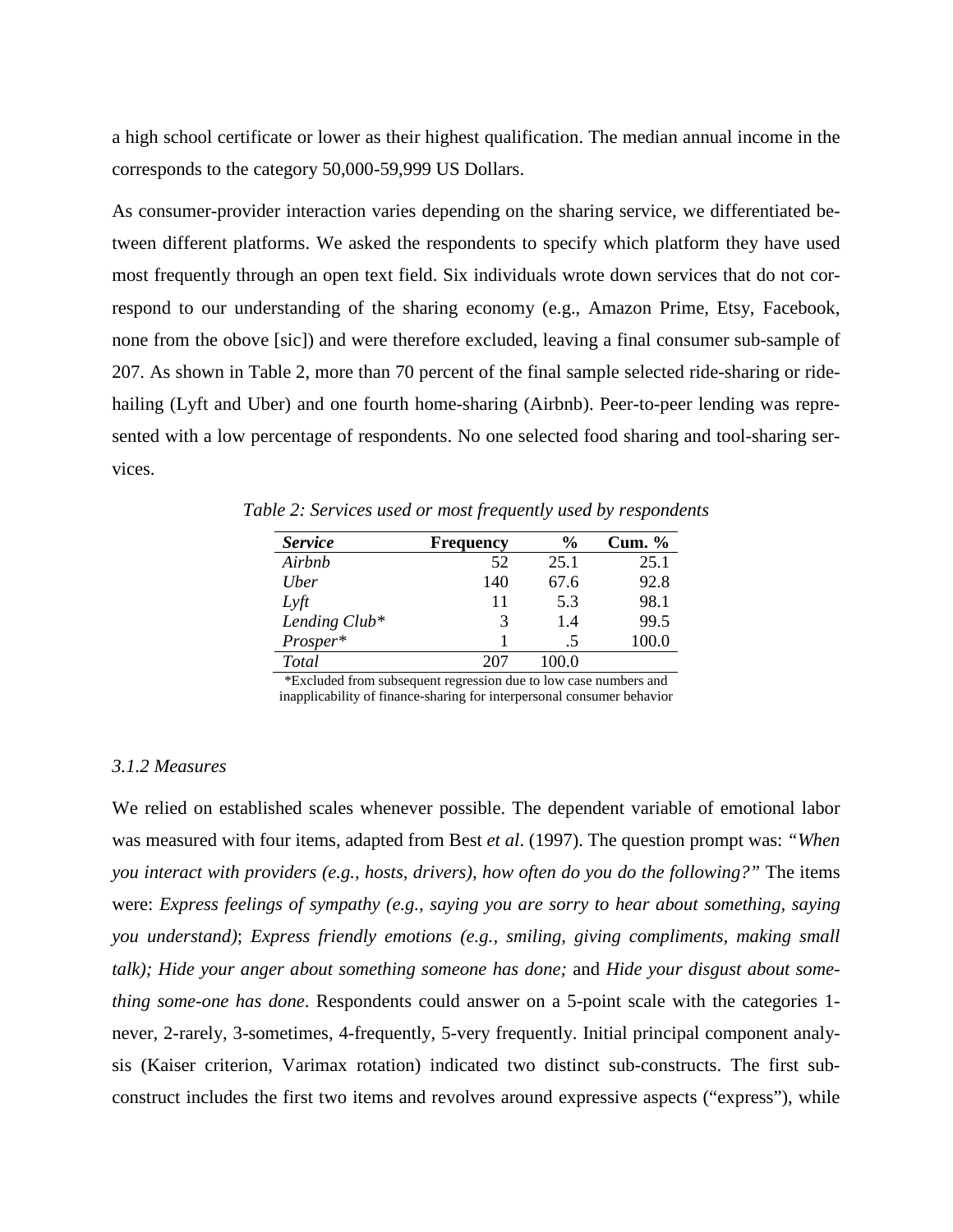the second sub-construct includes the last two items and revolves around suppressive aspects ("hide"). Consequently, we termed sub-construct 1 expression and sub-construct 2 suppression.

For the independent constructs of negative rating experience, rating literacy, and rating process fairness, we did not find suitable established scales. Therefore, the measures were newly developed for this study. Negative rating experience measures respondents' rating history and whether respondents' had received negative ratings. Negative rating experience is particularly negative if it is perceived as arbitrary and unjustified, namely if the locus of control is outside of themselves. Negative rating experience was measured with four items: *Providers rate me arbitrarily*; *I often get unjustified ratings*; *Providers rate me too harshly*; and *Providers have unrealistic expectations*. The scale had a Cronbach's α of 0.86, showing sufficient reliability. Rating literacy describes respondents' knowledge and awareness of the rating process. Rating literacy was measured with three items: *I know how the rating/review system works*; *I am aware of the consequences of bad ratings for providers*; and *I expect a professional level of service from my providers*. The Cronbach's α of this scale was 0.71. In contrast to negative rating experience and rating literacy, which are located more on the user side, rating process fairness describes system and design aspects on the platform side. Rating process fairness includes more functional (efficiency, effectiveness, accuracy) and normative aspects (fairness, transparency). Rating process fairness was measured with four items: *The rating/review system is fair*; *The rating/review system works well*; *The rating/review system is accurate*; *The rating/review system is clear*. The scale had a Cronbach's α of 0.88, showing sufficient reliability.

We also included a range of control variables. In addition to age, gender, income, and education, respondents' sharing frequency, sharing experience, their most frequently used platform, volunteering, and matching quality were assessed. The rationale for including matching quality as an independent variable was to account for platform features more closely. If matching works well, users have more control to tailor their behavior. We did not find suitable scales to measure matching quality. Therefore, we developed an ad-hoc measure that includes several quality criteria of the matching process such as transparency, control, and meaningfulness. Matching quality was measured with six items: *The platform does a good job matching me with a provider*; *The platform is transparent over why I am matched with a provider*; *The search results/matching mechanisms make sense*; *I feel I have control over the matching process*; *I should be allowed to*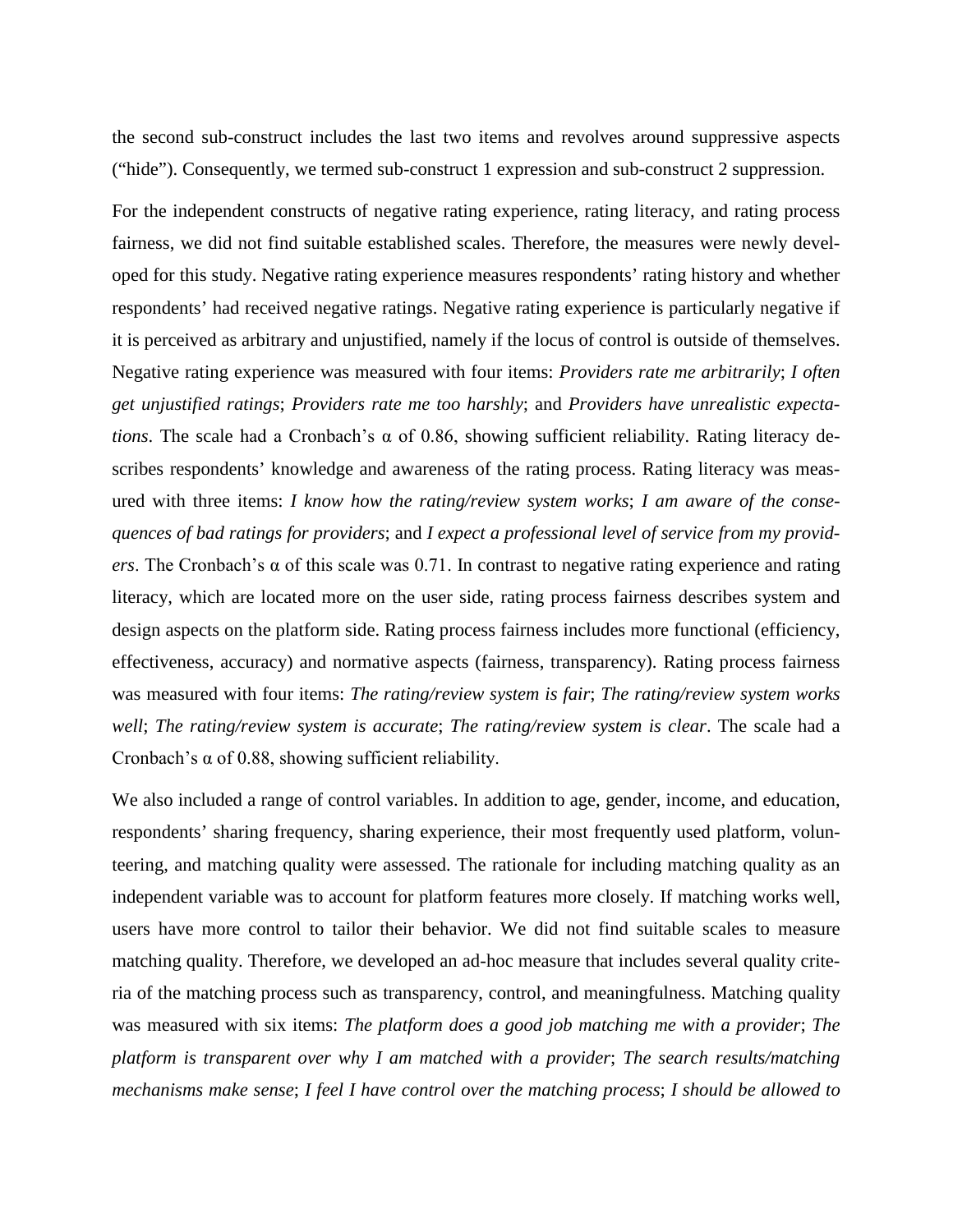*choose a provider based on my own criteria*; and *Sharing platforms are a fair and unbiased source of information*. The scale was newly developed but had good reliability, with a Cronbach's α of 0.80. Volunteering was measured with three items from Bucher *et al.* (2016). The scale proved to have high internal consistency, with a Cronbach's  $\alpha$  of 0.89. The reason for including volunteering was to account for experience and possible training with heightened sociality norms in other settings.

#### *3.1.3 Method*

We used ordinary least square (linear) regression to analyse the influence of demographic characteristics, sharing modalities, matching quality, volunteering, and rating aspects on emotional labor. The analysis was conducted with Stata (v.14). We used the robust estimator option to account for possible sources of distortion such as heteroscedasticity and non-normality and also checked for multi-collinearity, using the VIF post-estimation command. The highest VIF value was 2.18 for the rating process fairness and the lowest 1.09 for gender. Thus, we can exclude the presence of serious multi-collinearity affecting the estimation process.

### *3.2 Results*

In terms of the descriptive results, we found that consumers of sharing economy services perform moderate to high levels of expressive emotional labor. The item concerning expressing feelings of sympathy is normally distributed with an arithmetic mean of 2.91 and median of 3 (on a 1-5 scale). The item about expressing friendly emotions is positively skewed with an arithmetic mean of 3.86 and a median of 4. Both items of the suppressive factor are negatively skewed, with arithmetic means of 2.33 and 2.28, respectively, and median values of 2. The presence of emotional labor varies substantially by platform. Although the case numbers for Lyft consumers are low  $(N=11)$ , expressive and suppressive emotional labor values are substantially higher for Lyft than for Uber and Airbnb. This is reflected in the principal component analysis factor scores (which are standardized and thus have an arithmetic mean of 0 and standard deviation of 1). They are on average 0.29 for Lyft, 0.06 for Airbnb and -0.07 for Uber for the expressive dimension and 0.33 for Lyft, -0.11 for Airbnb and -0.11 for Uber for the suppressive dimension. Thus, Airbnb and Uber score similarly for both forms of emotional labor. However, the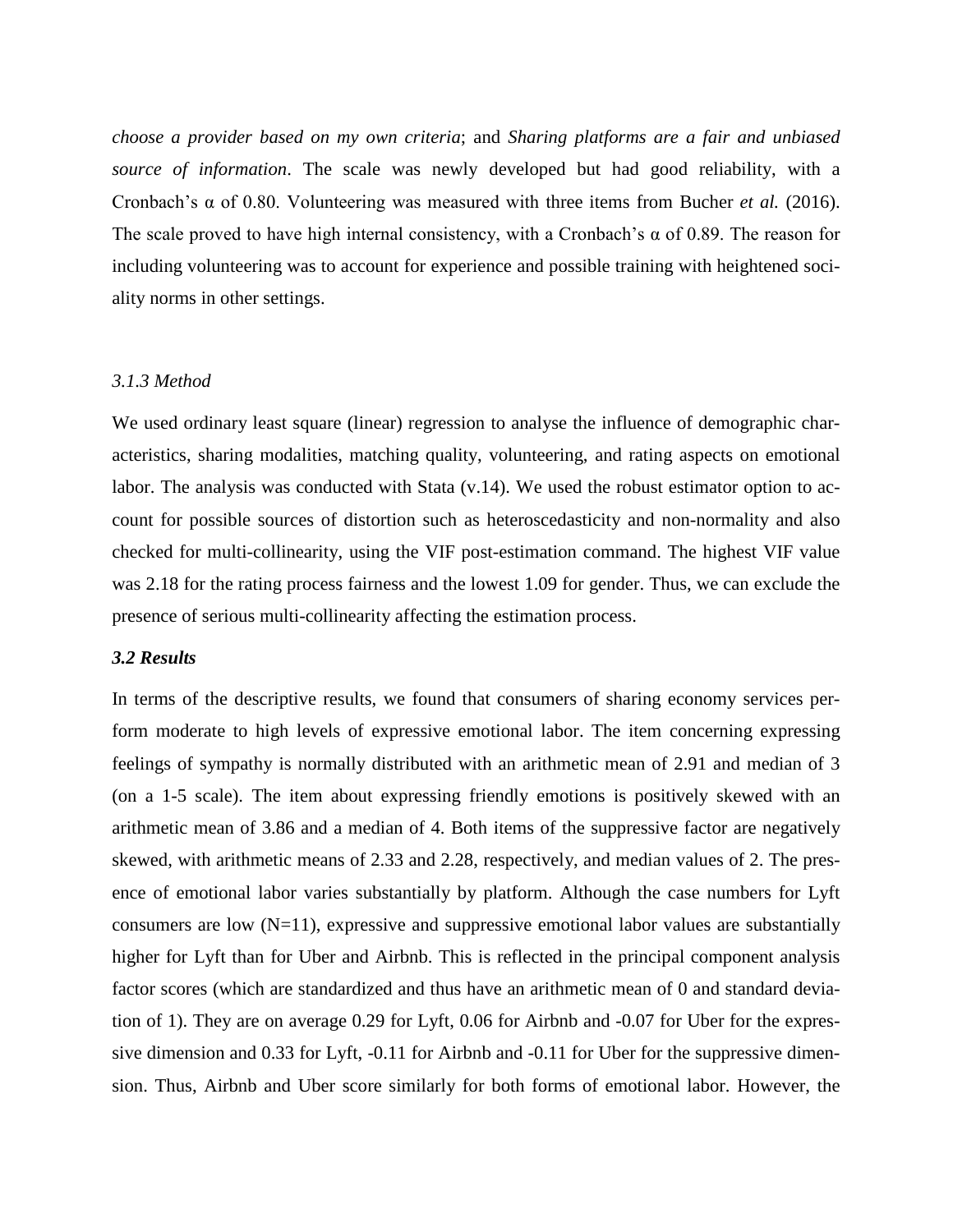variance for Airbnb is somewhat lower for expression. Overall, we conclude that Uber is the platform where consumers perform least emotional labor and Lyft is the platform where consumers perform the most emotional labor.

Turning to the regression analysis, we find that rating literacy affects expressive emotional labor significantly and positively (Table 3). Thus, the more that consumers claim to understand the rating systems of sharing economy platforms, the more expressive emotional labor they perform. Negative rating experience, on the other hand, does not significantly influence consumers' performance of expressive emotional labor<sup>3</sup>. The non-significance could be understood as some consumers being either not aware of their ratings and having never experienced a negative rating situation. Descriptive analysis supports this, showing low prevalence of negative rating experience (arbitrary, unjustified, too harsh ratings as well as unrealistic provider expectations), with arithmetic means as low as 1.74 for unjustified ratings and 1.81 for too harsh ratings. Rating process fairness does not significantly influence consumers' performance of expressive emotional labour. The assessment of the rating system as generally positive, with relatively limited variance (arithmetic means for the four items range from 3.83 to 4.10 and standard deviations from 0.81 to 0.90), could partially account for the absence of a significant effect. Regarding the suppressive dimension of emotional labor (Table 4), negative rating experience has a significant effect at the 5 percent level, influencing suppressive emotional labor positively. Neither rating literacy nor rating process fairness were significant.

In terms of our control variables, we find that income is the only significant demographic predictor of expressive emotional labor. The effect is negative, indicating that consumers with higher incomes perform less expressive emotional labor. Sharing frequency, volunteerism, and perceived matching quality significantly and positively influence expressive emotional labor. Thus, consumers who perceive the matching and search process as efficient, good, and transparent are more likely to perform expressive emotional labor. For the sharing frequency, it might be that a habituation and learning process takes place: Consumers might learn the implicit rules of the game by repeated interaction and feedback. For volunteering, it could be that a transfer process takes place: Consumers might transfer their emotional labor from volunteering, where they have to interact in a friendly and expressive way, to the sharing situation. Regarding the suppressive dimension of emotional labor (Table 4), we find very few significant effects. None of the demo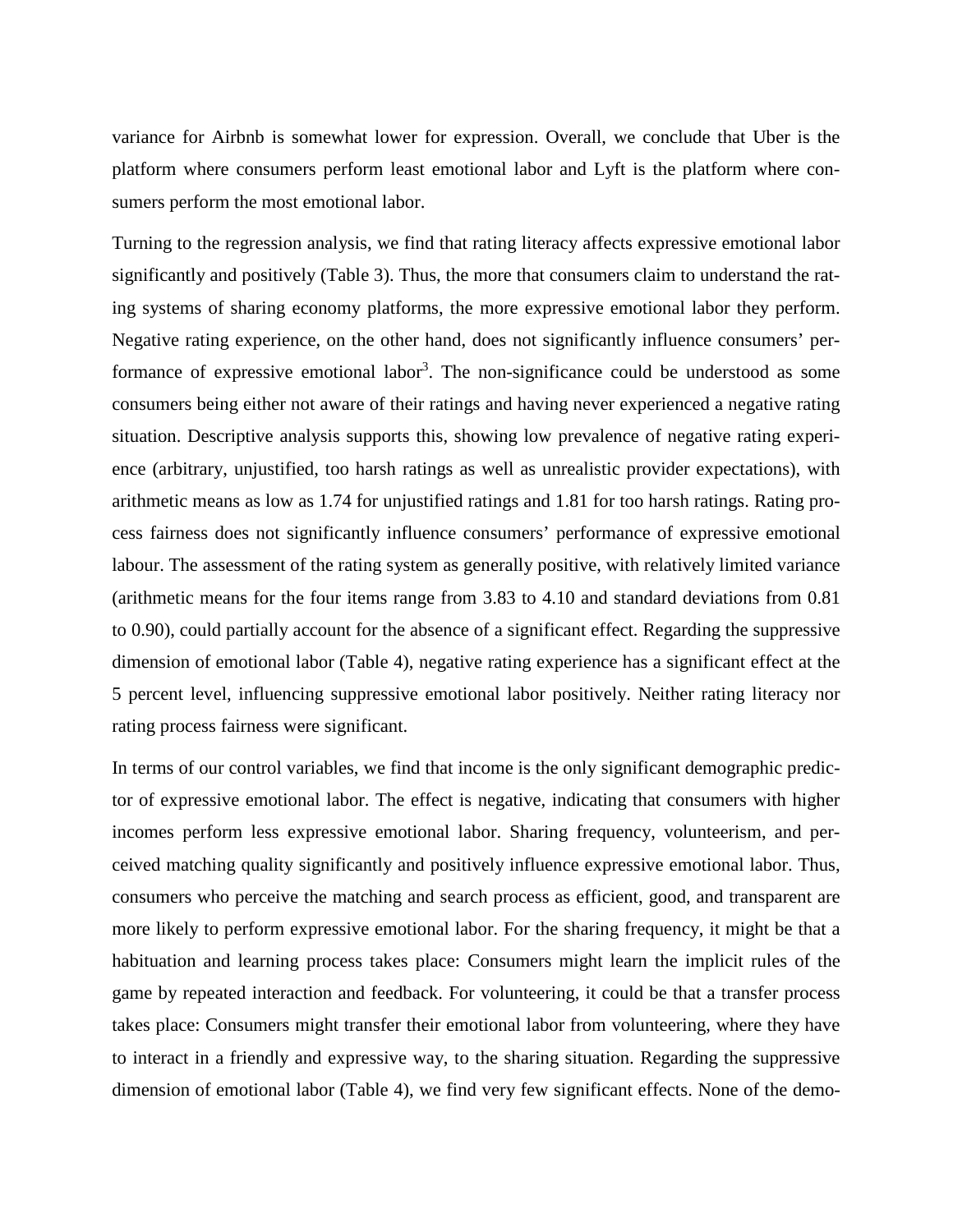graphic and socio-economic predictors significantly influence suppressive forms of emotional labor.

| <b>Independent Variable</b>       | <b>Beta</b>     |
|-----------------------------------|-----------------|
| Age                               | 0.04(0.01)      |
| Gender                            | $-0.00(0.12)$   |
| <i>Income</i>                     | $-0.13*(0.02)$  |
| Education ( $Ref. = High$         |                 |
| School or lower)                  |                 |
| Vocational Certificate            | $-0.02(0.23)$   |
| <b>Bachelor</b>                   | $-0.06(0.15)$   |
| <i>Master</i>                     | $-0.09(0.23)$   |
| Doctorate or higher               | $0.07^+(0.29)$  |
| Volunteer                         | $0.25***(0.07)$ |
| <b>Sharing Frequency</b>          | $0.15*(0.07)$   |
| Service ( $Ref. = Airbh$ )        |                 |
| Uber                              | 0.02(0.14)      |
| Lyft                              | $0.15*(0.33)$   |
| <b>Negative Rating Experience</b> | 0.05(0.07)      |
| <b>Rating Literacy</b>            | $0.23**$ (0.08) |
| <b>Rating Process Fairness</b>    | 0.13(0.08)      |
| Matching Quality                  | $0.16*(0.08)$   |
| Constant                          | (0.32)          |
| $\mathbb{R}^2$                    | 0.38            |

*Table 3: Linear regression of emotional labor factor expression on predictor variables*

N=203; standardized regression coefficients displayed; robust standard errors in brackets;  $+p < 0.1$ ;  $* p < 0.05$ ;  $** p < 0.01$ ; \*\*\*  $p < 0.001$ 

We also looked at the attitude of consumers towards the rating system and found that consumers accept the need for ratings. More specifically, they disagreed with two statements addressing the necessity of ratings. First, disagreement with the statement *The rating/review system should be removed* was very high (arithmetic mean=1.83; median=2; standard deviation=1.05 on a 1-5 scale). Thus, most consumers think the review system is necessary. Second, consumers mostly disagreed with the statement *Consumers should not be rated* (arithmetic mean=2.40; median=2; standard deviation=1.27 on a 1-5 scale). In sum, this indicates that consumers are accustomed to getting rated.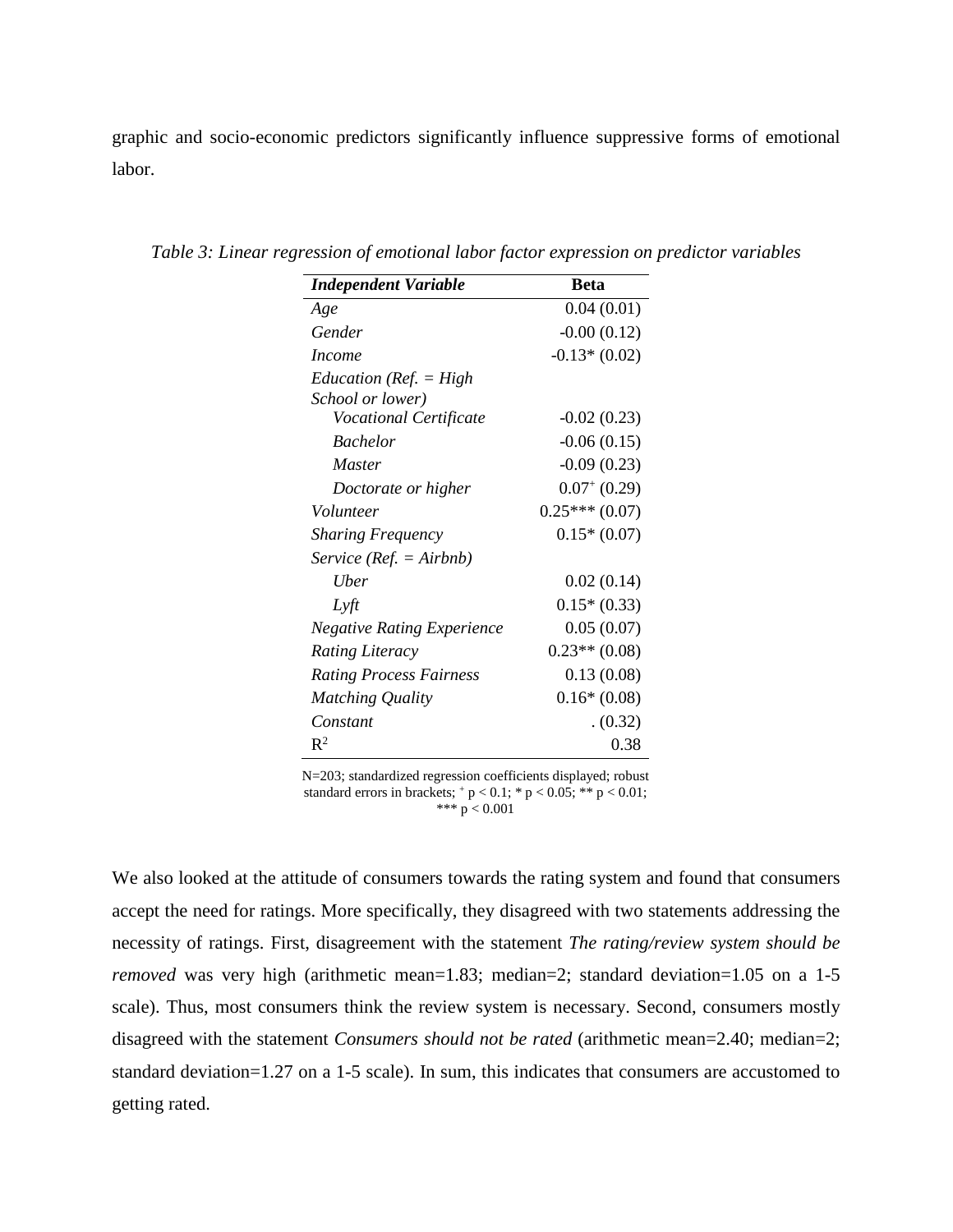| Variable                          | <b>Beta</b>      |
|-----------------------------------|------------------|
| Age                               | 0.10(0.01)       |
| Gender                            | 0.03(0.15)       |
| <i>Income</i>                     | $-0.09(0.03)$    |
| Education ( $Ref. = High$         |                  |
| School or lower)                  |                  |
| <b>Vocational Certificate</b>     | 0.00(0.22)       |
| <b>Bachelor</b>                   | $-0.00(0.18)$    |
| Master                            | $-0.02(0.29)$    |
| higher<br>Doctorate or            | 0.05(0.33)       |
| Volunteer                         | $-0.00(0.09)$    |
| <b>Sharing Frequency</b>          | $0.15^{+}(0.08)$ |
| $Service (Ref. = Airbnb)$         |                  |
| Uber                              | 0.09(0.17)       |
| Lyft                              | $0.14^{+}(0.35)$ |
| <b>Negatove Rating Experience</b> | $0.17^*(0.08)$   |
| <b>Rating Literacy</b>            | $-0.01(0.09)$    |
| <b>Rating Process Fairness</b>    | $-0.00(0.09)$    |
| Matching Quality                  | 0.07(0.11)       |
| Constant                          | (0.34)           |
| $\mathbf{R}^2$                    | 0.10             |

*Table 4: Linear regression of emotional labor factor suppression on predictor variables*

N=203; standardized regression coefficients displayed; robust standard errors in brackets;  $+p < 0.1$ ;  $\frac{*}{p} < 0.05$ ;  $\frac{**}{p} < 0.01$ ; \*\*\*  $p < 0.001$ 

### **4. Qualitative Study**

### *4.1 Methods*

#### *4.1.1 Guideline and Sample*

In order to gather qualitative data from a variety of participants on the topic of emotional labor, we conducted a series of focus groups. Focus groups encourage participant interaction and elaboration on each other's comments, providing richer data. We conducted 18 focus groups with a total of 94 participants across six European countries in spring 2017: Germany, Italy, The Netherlands, Norway, Switzerland (German speaking part), and the United Kingdom. Within these countries, the focus groups took place in urban areas (Leipzig, Milan, Amsterdam, Oslo, London,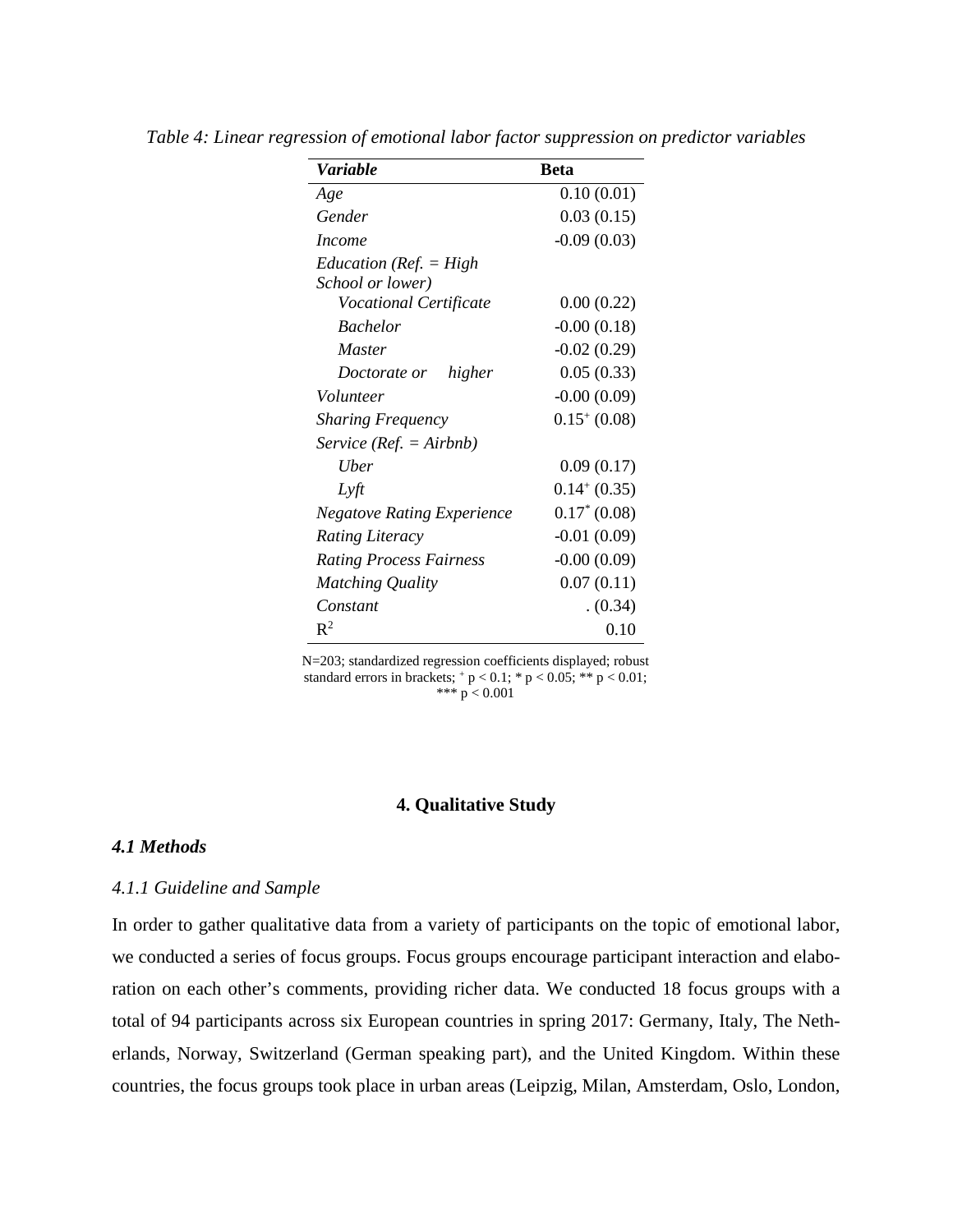and St. Gallen respectively). The focus groups in Germany, Switzerland, Italy, and the United Kingdom were conducted in the respective local language. The focus groups in the Netherlands, Norway, and the United Kingdom were conducted in English given high English literacy among the participants in these counties.

The respondent sample was selected within an age range of 20 to 35 years old, representing the millennial generation (Ranzini *et al.*, 2017). We used the snowball sampling approach to source participants. All participants in the focus groups were familiar with sharing services, the overwhelming majority of them as consumers. The research team and additional members of a larger project group organized and moderated the focus groups. Participants were monetarily rewarded, with the exact amount depending on their location.

#### *4.1.2 Coding and Analysis*

The focus groups were semi-structured and lasted between 30 and 120 minutes each. The guideline consisted of an introduction on participants' understanding of the sharing economy, followed by three topical sections. The first topical section had six themes, the second one had five themes, and the third one three themes. For this study, we focus on the themes that discussed ratings and behavioral norms. All focus groups were recorded using smartphone audio software and subsequently transcribed. The German and Italian transcripts were translated into English by the research team, based on the original language transcripts. Coding was divided between the research team, with experienced coders inductively analyzing the transcripts. The coders came up with a multi-layered structure of topics and sub-topics.

# *4.2 Results*

In line with the general reputation literature and with literature on the sharing economy (Bolton *et al.*, 2013; Glöss *et al.*, 2016; Lee *et al.*, 2015), the element of reciprocity and mutuality was mentioned several times across different focus groups. Bilateral ratings were viewed as a natural and acceptable part of the sharing economy.

*"I very much ascribe to this view of you give rating and then you get rating back."* (UK, male, 27, consumer)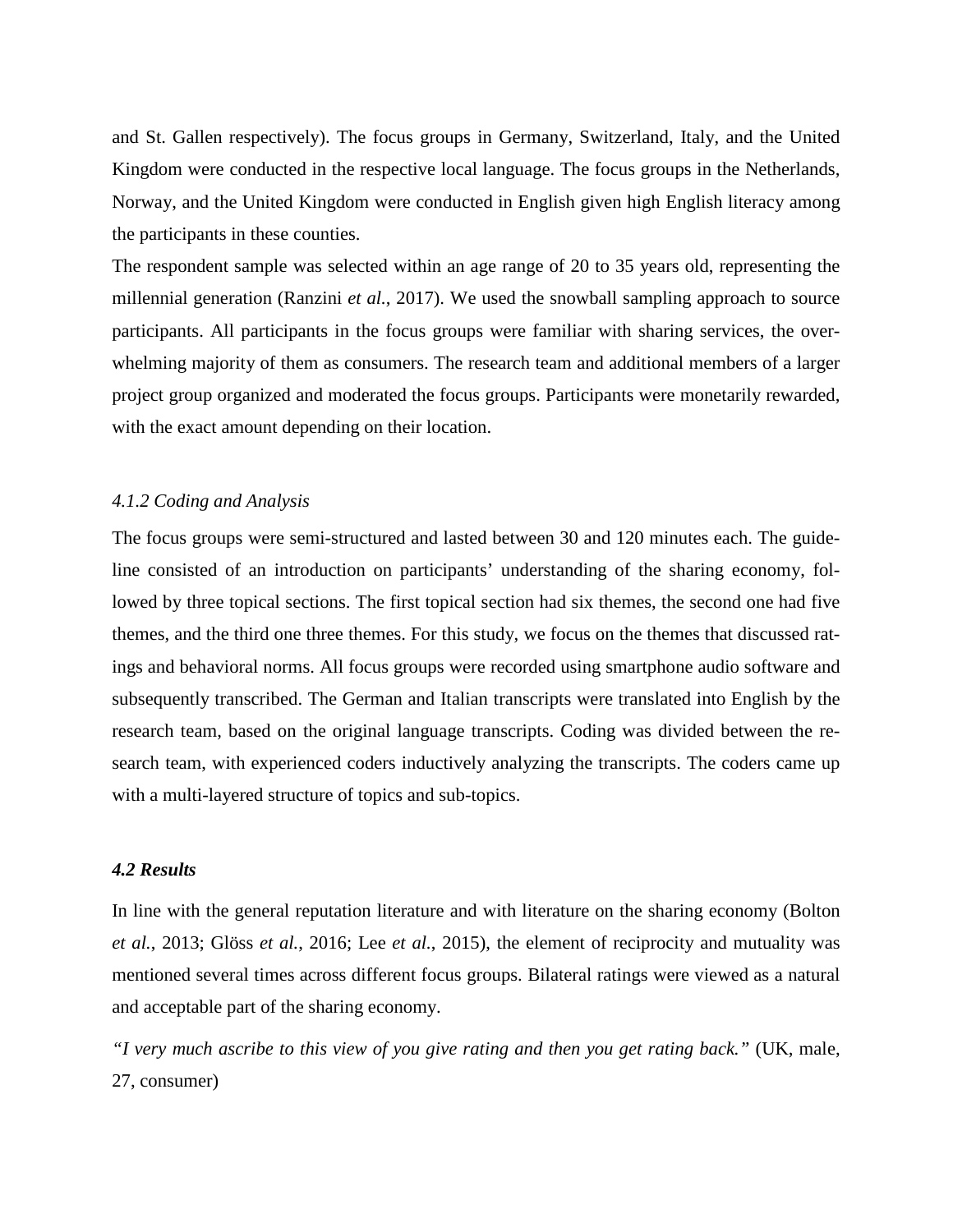Participants also discussed emotional labor in terms of the differences in service expectations between sharing economy services and more traditional alternatives. For instance, several participants agreed that there was a stronger social involvement in the sharing economy compared with traditional services, with terms such as 'friend' utilized to describe the reciprocating partner.

*"To me, the nature of relationship is the same*. *It's commercial so it's service in a way, but I agree with [Participant 3] that with Uber you get a little bit attached to the driver because he typically offers his personal story. And he maybe asked you some often personal questions. So you give a little bit like a friend."* (Norway, female, 28, consumer)

However, the aspect of emotional labor was not always discussed in a positive manner by respondents, with some highlighting the burdensome nature of 'being nice'.

*"Yeah. I mean, in sharing your comment there, there is this expectation of reciprocity, 'Oh, you're being nice. I have to be nice.' This is horrible."* (Norway, male, 31, consumer).

*"What I find really annoying with Airbnb is that you have to be nice with people. I know it sounds horrible but I don't know. I guess I don't really enjoy small talk and when I go somewhere, it's just because I just want to be by myself or whatever."* (UK, female, 33, consumer).

Particularly, privacy was seen as an issue and the surveillance implications of ratings were stressed by several participants.

*"Yes, I think that's a bit of an issue. On the one hand, you have extreme rating standards, which are currently being used and are maybe beneficial and increase transparency by showing: this and this person drives well. On the other hand, I don't want to reveal so much data about myself.*" (Germany, female, 25, consumer)

*"It's not about only giving information. It's about actually, like, I don't know. Like, it feels like constant surveillance, right?"* (UK, female, 33, consumer).

One respondent adopted economic language to describe the emotional labor, referring to this as a 'cost' paid by the consumer.

*"It also costs you something as a consumer."* (Netherlands, female, 29, consumer).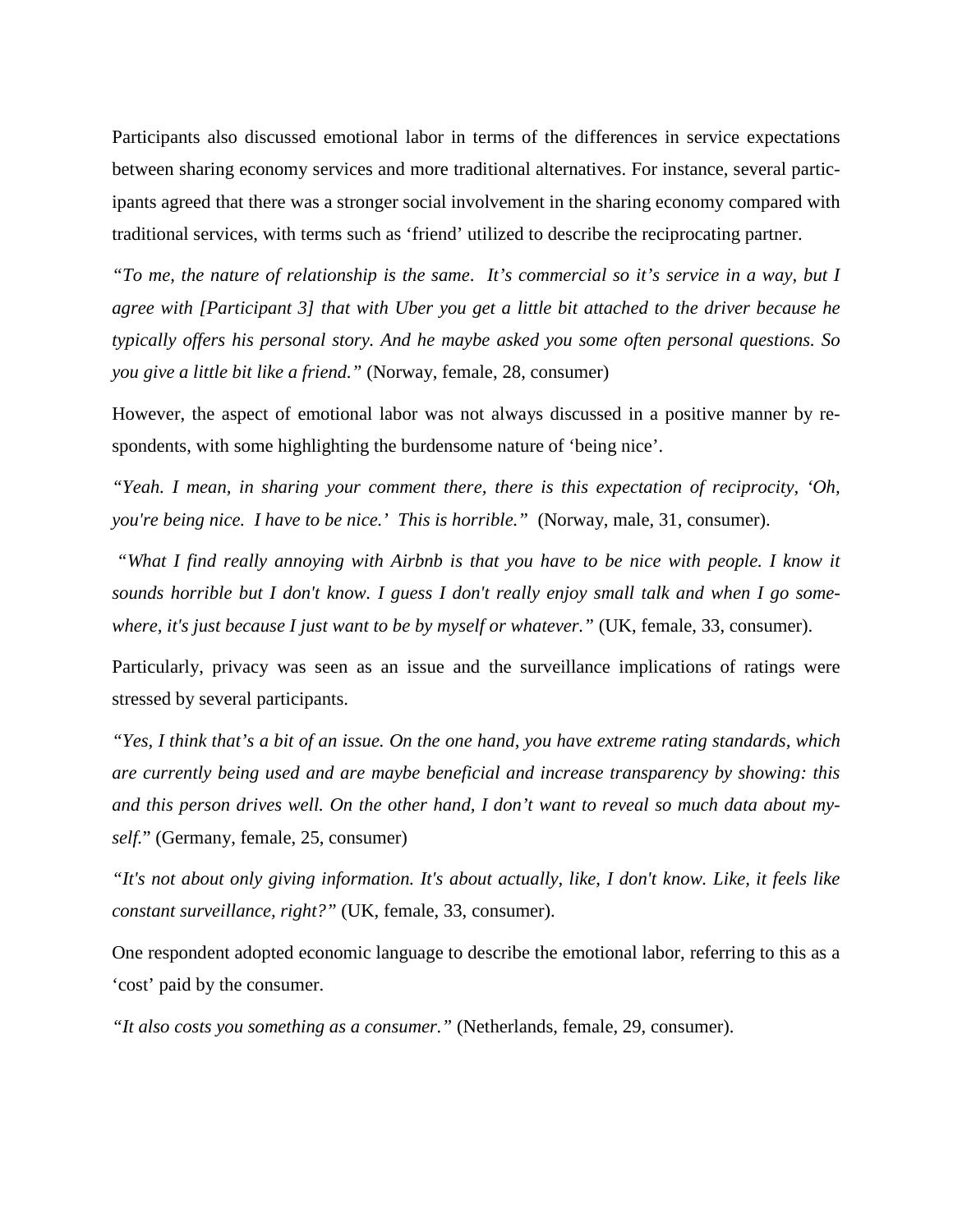In light of this emotional labor carried out by consumers, many participants recognized the importance and usefulness of ratings on the consumer side. Ratings were seen as essential to ensure social norm compliance, for example in terms of orderliness and guest behavior.

*"Yes, I think that these ratings are still central. For example, with BlaBlaCar and Airbnb in any case. That you are rated as a visitor or as a passenger. Yes, this person was on time, was nice, was orderly, left everything in a good state or so."* (Germany, female, 23, consumer)

*"Also, for the guests, I think it's important because the other hosts, I feel for the other hosts, then they would know how the guests behave."* (Amsterdam, female, NA, consumer and provider)

*"But now you're afraid that we'll get a bad rating, so we have to talk, we have to entertain. They're sitting there on their best behavior in the Uber and I'm just like, 'Ah, how is your day?'"* (Norway, male, 31).

In several regards, the conditioning mechanisms of ratings were clearly recognised by participants. Some participants acknowledged that ratings decide about the relative value of consumers and that hosts, as well as drivers, can exercise the power to reject consumers based on their ratings.

*"After the ride, they also rate you and I know you can check yourself on the application, what is your grade and because I have already spoken about this with a Uber driver and he told me that sometimes he doesn't accept people because he saw that they have too low grades or he don't want to take the risk to have a rude person. So he only takes high grading people now on the service."* (Norway, female, 28, consumer).

However, the mechanism also works in the opposite direction, where consumers with particularly good ratings get privileged treatment.

*'The interesting thing about the sharing economy is also kind of rating system right? I talked to one of the guys that was driving me in Uber and he said that I had a very good rating. Therefore, I skipped the line in the sense, which is fairly interesting, right? So, I'm positively discriminated."* (Norway, female, 26, consumer)

The usefulness of consumers being rated was acknowledged specifically for services where consumers can share access to an object or service with other consumers. The following conversa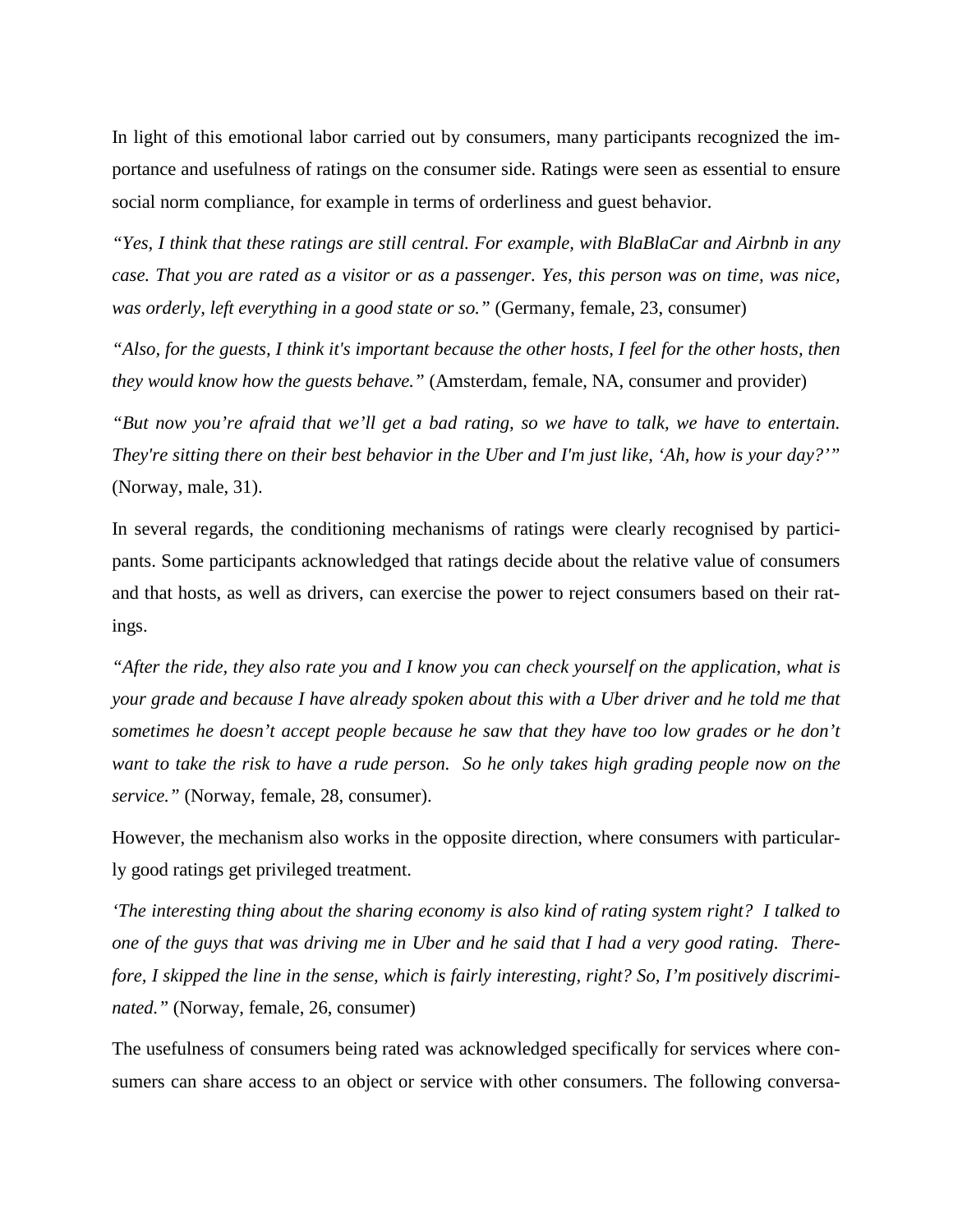tion about BlaBlaCar shows how consumer ratings can be helpful for drivers, as responsibility can be more clearly assigned.

*"Well, you also have unpunctual passengers and for you as a driver, you only get negative ratings because the person didn't show up. Then I think it has advantages."* (Germany, female, 24, consumer)

### **5. Discussion**

A key finding of the quantitative research phase is that sharing economy consumers perform moderate to high levels of expressive emotional labor. This finding suggests that, although many sharing experiences may have become functionally indistinct from traditional service encounters, consumers retain an expectation for heightened sociality. However, it should be emphasised that this 'heightened sociality' corresponds to relatively anodyne traits such as having a friendly and sympathetic demeanour and avoiding outward expressions of anger.

Yet, our findings urge caution about generalizing too heavily about a single sharing economy social 'norm', since our findings demonstrate significant platform differences. In the case of the two major ride-hailing services, Uber and Lyft, the results differ while corresponding to the respective company policies and public perception. For instance, while Lyft passengers should sit at the front, Uber has maintained a more professional, less social reputation. A further key finding from the quantitative research phase is that higher levels of rating literacy positively and significantly influences the performance of expressive emotional labor<sup>3</sup>. Thus, a more developed understanding of how rating systems operate corresponds to consumers acting in a more socially normative manner. Similarly, negative rating experiences in the past corresponded to an increase in suppressive forms of emotional labor. In this case, we can identify the role of ratings as a conditioning mechanism on consumers, advancing current research which has identified ratings as a mechanism for providers (Fagerstrøm et al., 2017, Liang et al., 2017; Pettersen, 2017; Zervas et al., 2015).

When combined with the results from the focus groups, a more detailed picture emerges about emotional labor and rating mechanisms. The overall flow of discussion reflected a general agreement that performative sociality was a factor in the sharing experience and constituted a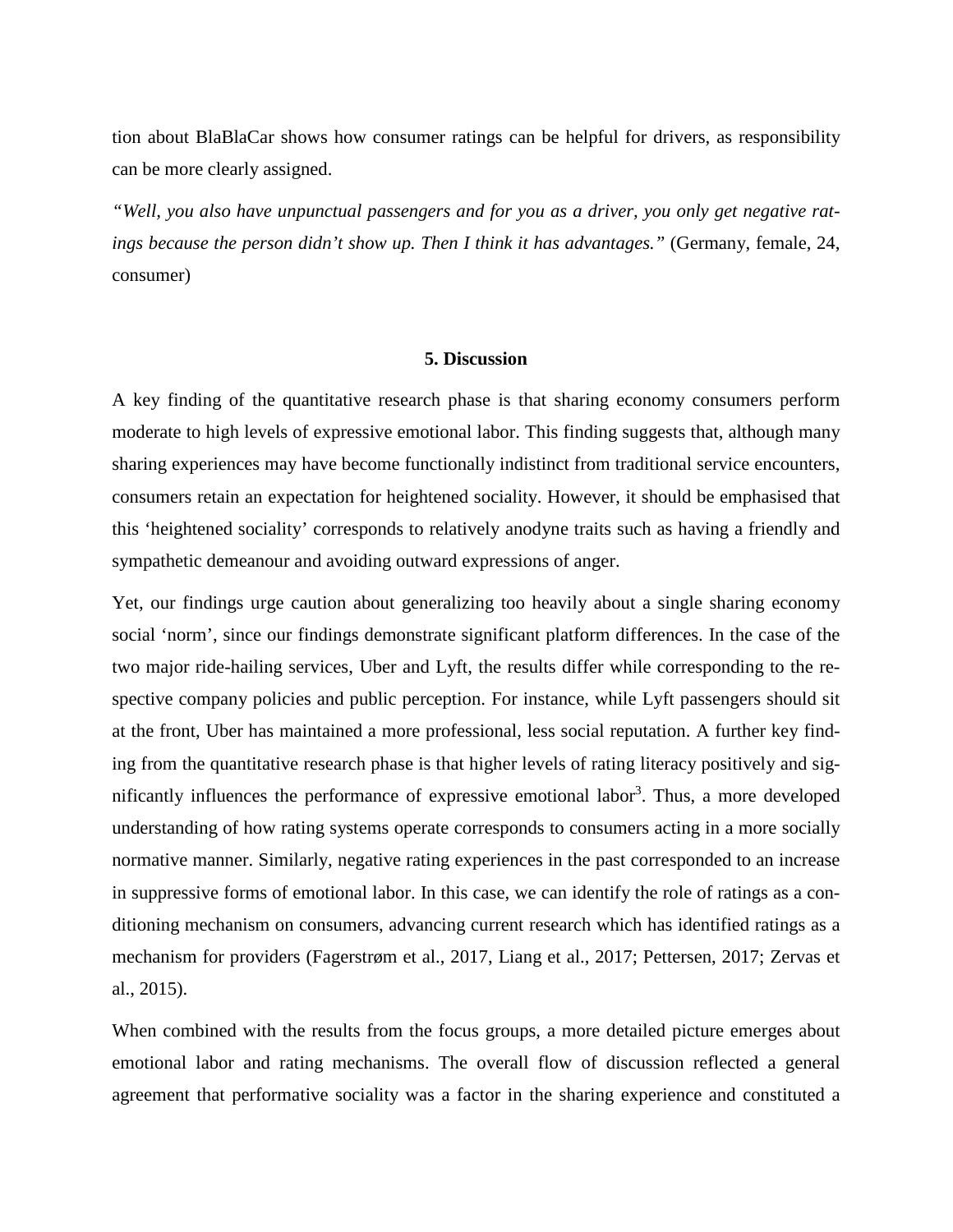central aspect of the sharing economy. However, a pertinent finding, given the interest of platforms in encouraging participation, was that consumers did not appreciate the pressure to perform emotional labor. The requirement to perform expressive emotional labor, in effect to 'be nice' or 'be friendly' acted as a form of consumer burden; the implicit and explicit social norms generated pressure and stress in a form which may become exclusionary and disincentivize participation. Concerns over having to act 'in a certain way' when a transactional non-social experience was desired may lead to role confusion and distress. With the development of the sharing economy towards a more professional environment, this dynamic may become a greater problem as the chasm between the more 'authentic' and more 'professional' providers may widen and lead to uncertainty over which experience will be faced. Moreover, given the level of effort expended by platforms in their FAQs to encourage consumer behavior (e.g., Airbnb, 2018), much of the effort may be indirectly harming consumer participation and satisfaction.

In correspondence with the quantitative results, the focus group respondents also recognized the role of ratings as a mechanism for encouraging such expressive displays. Respondents were aware that ratings helped to segregate good and bad consumers and were incentivized to alter their behavior accordingly. Yet, there was also an emerging theme of passive compliance with the status quo. In alignment with the quantitative findings that most consumers accepted bilateral rating mechanisms and did not want them to be removed, the focus group respondents also generally agreed that bilateral ratings were a factor in the sharing economy and had to be endured whether positive or negative. There was little reflection on whether it was appropriate for consumers to be rated at all or that it was a notable difference from traditional service contexts. This can perhaps be understood as emerging from the origins of the sharing economy, which emerged from a more pro-social and communal environment. Moreover, compliance with the bilateral rating mechanisms was, in some instances, welcomed as a tool to generate trust. The personal nature of the sharing economy, whereby providers share their personal possessions, homes, and cars, naturally demands a higher level of trust and accountability (Ert *et al.*, 2016; Hawlitschek *et al.*, 2016). As such, respondents were happy to accept the oversight to generate trust in strangers and gain useful insights into their behavior.

As a summary, Figure 2 presents a synthesis of these findings in the form of a process model. The process model includes feedback loops, whereby normatively compliant behavior consoli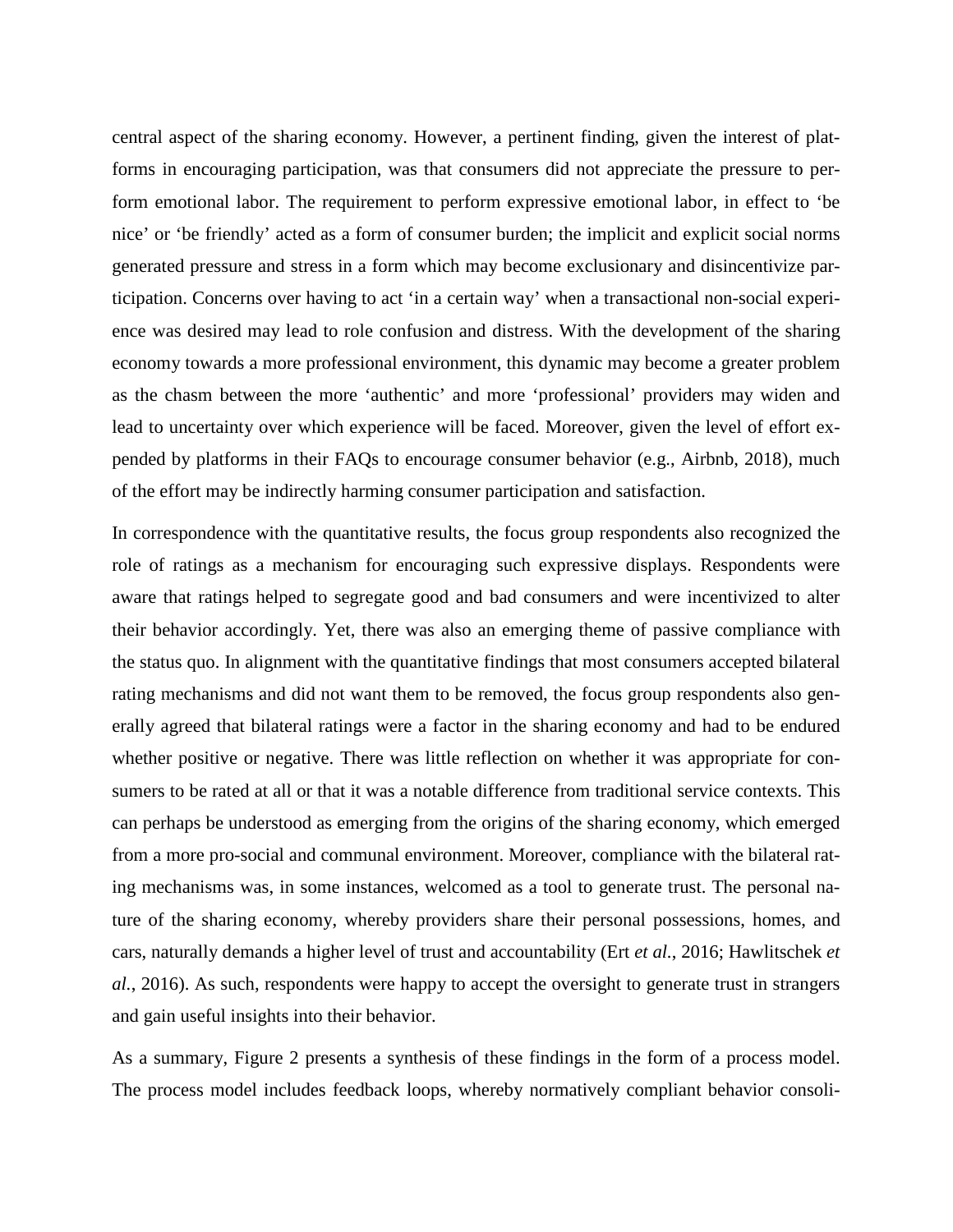dates and stabilises the sharing economy's service norms. However, while positive outcomes will motivate sharing economy participants to keep using the services, negative outcomes will deter them from using sharing economy services in the future.



*Figure 2: Process model of rating conditioning in the sharing economy*

#### **6. Conclusion**

Emotional labor has emerged as an important concept in looking at workers in an organizational context, while psychological research has shown its predictors and – often detrimental – outcomes. However, despite being a widely researched and striving field of research, scholars have only started to explore the prevalence, antecedents and outcomes of emotional labor in the sharing economy (Lutz *et al.*, 2018). Existing studies on emotional labor in the sharing economy, reflecting a focus in the general literature, have focused on the provider side (Glöss *et al.*, 2016; Raval and Dourish, 2016). In this article, we offered an initial exploration of emotional labor among consumers in the sharing economy. Utilising a mixed-method study, we outlined how consumers are performing emotional labour during sharing experiences. We were able to specifically identify ratings as one of the mechanisms by which consumers are encouraged to not only regulate their emotional expressions, but regulate them in a certain way. Whereas, in most consumer transactions, bad consumer behavior will not impact or preclude future use of the service,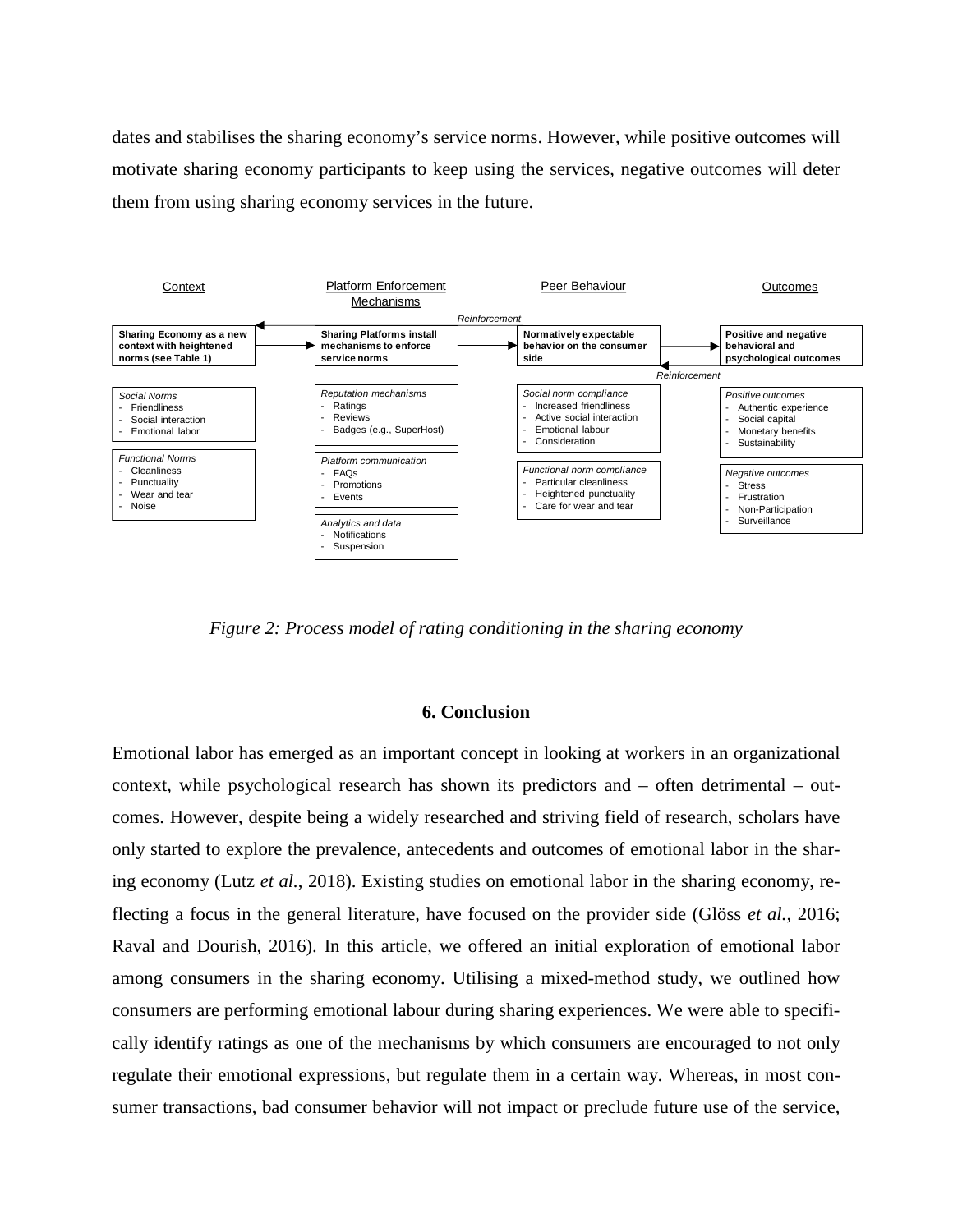in the sharing economy ratings often operate bilaterally, creating a footprint which could impact future use of a service.

Our study has *implications* for theory and practice. In terms of theory, we contribute by showing how rating differences occur between platforms. Research on digital labor, marketing, and information systems – particularly under a trust perspective – could follow up on these findings and study in more depth how platform characteristics and perceptions affect user behavior. For the nascent literature on the sharing economy in general and evolving service norms in the sharing economy in particular, our findings offer first insights on the importance of studying the phenomenon beyond providers. In that regard, the role of the rating system and its underlying mechanisms becomes particularly important, with implications for information systems literature on reputational mechanisms and trust. Further research could also assess the impact of ratings and behavioral conditioning on participation desirability.

From a practical perspective, clearer guidelines on what to expect and what not to expect in a sharing economy experience could give consumers more confidence. Platforms could explain in more depth why they apply consumer ratings and how consumer rating data serves to offer a better service experience. Beyond fostering transparency and accountability, sharing platforms could also facilitate more research into how different rating and review mechanisms might potentially condition users in different ways (Chen, 2017), opting for the most consumer-friendly option.

Our study comes with a few *limitations* that indicate opportunities for future research. First, the data set at hand is not representative of the overall sharing economy population in the US or Europe and is relatively small, especially for the quantitative survey. Future research should use population-wide surveys or wider sampling frames to investigate rating and review mechanisms more holistically. This would allow for the comparison between consumers and providers. It would also make comparisons between the sharing economy and traditional industries (hotels, taxis) possible to see whether there is a difference. Second, the quantitative data only covers one point in time. Longitudinal data would allow to observe developments over time, for example whether users become more or less conditioned. Moreover, it would be possible to test causal claims more rigorously. Third, we included relatively few predictor variables. Future research might use additional sociological and psychological predictors to explain the phenomenon better.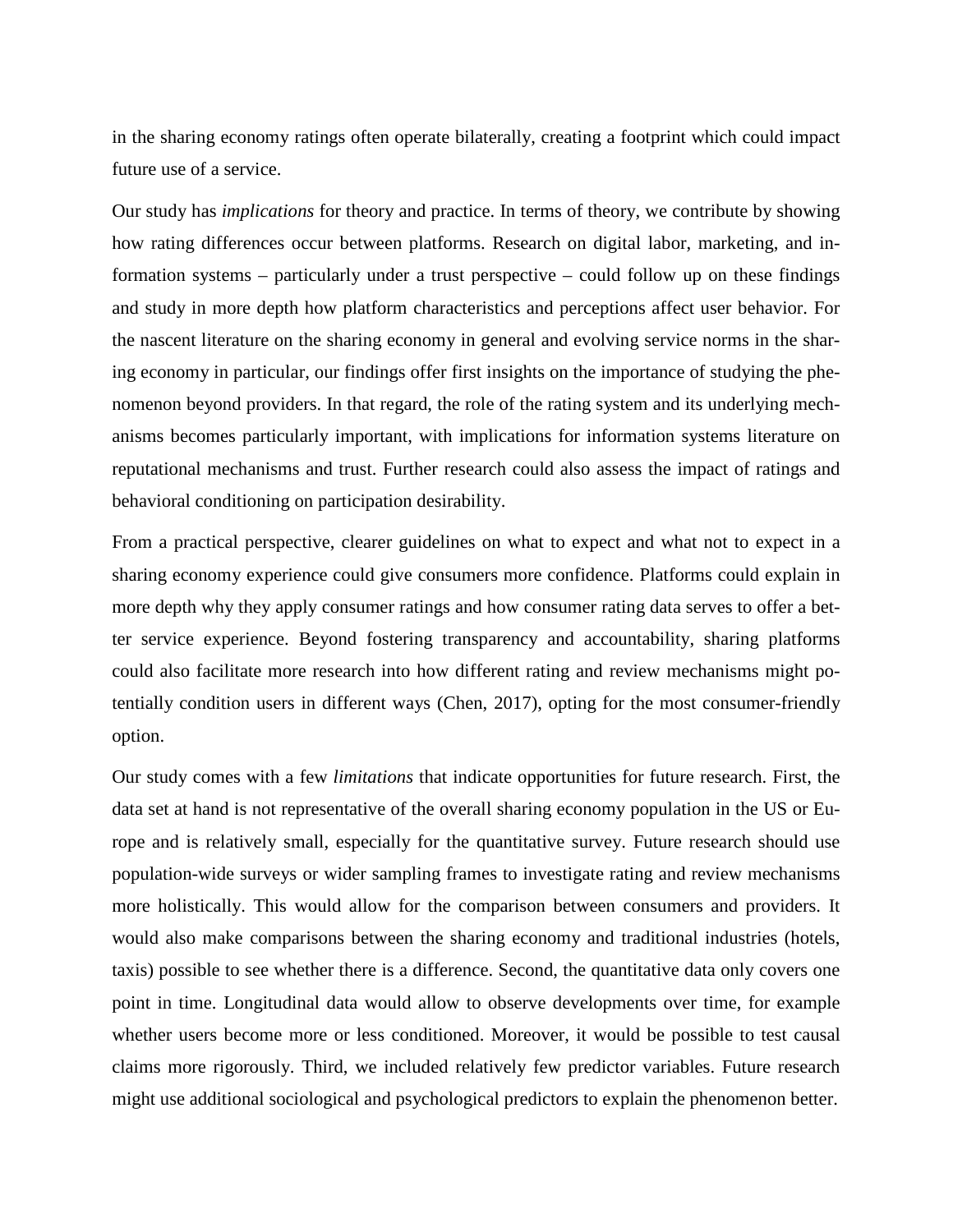### **7. Notes**

 $1$  A relatively narrow definition of the sharing economy is used here, where providers (e.g., Uber drivers, Airbnb hosts) grant temporary access to their personal goods (e.g., car, flat, objects) to consumers in return for monetary compensation, mediated through an online platform. Under such an economic lens, the sharing economy can be considered as a multi-sided market (Gawer, 2014). Platform-mediated knowledge work (e.g., Topcoder, Upwork) and non-commercial sharing initiatives such as timebanks or foodsharing cooperatives, are excluded from consideration (c.f. Botsman and Rogers, 2010; Hartl et al., 2016). We nevertheless use the term sharing economy with reservation since, by this point, there is widespread agreement that the concept of sharing is merely performative framing (Frenken and Schor, 2017; Slee, 2015) which underplays the control leveraged by platforms over providers.

<sup>2</sup> Human resource management research has investigated the behavioral outcomes of employee performance and review systems (e.g., Moon *et al.*, 2016). Organisational sociology has investigated how organisations react to being rated and ranked (e.g., Sharkey and Bromley, 2015). However, such research is not directly applicable as consumers are not within a work setting and differ from organisations.

<sup>3</sup> In a large European study using a similar measurement approach, we found positive and strongly significant ( $p < 0.001$ ) effects of three rating dimensions – positive rating system assessment, negative rating system assessment, and negative rating experience – on an integral conceptualization of emotional labour (Bucher *et al.*, 2018).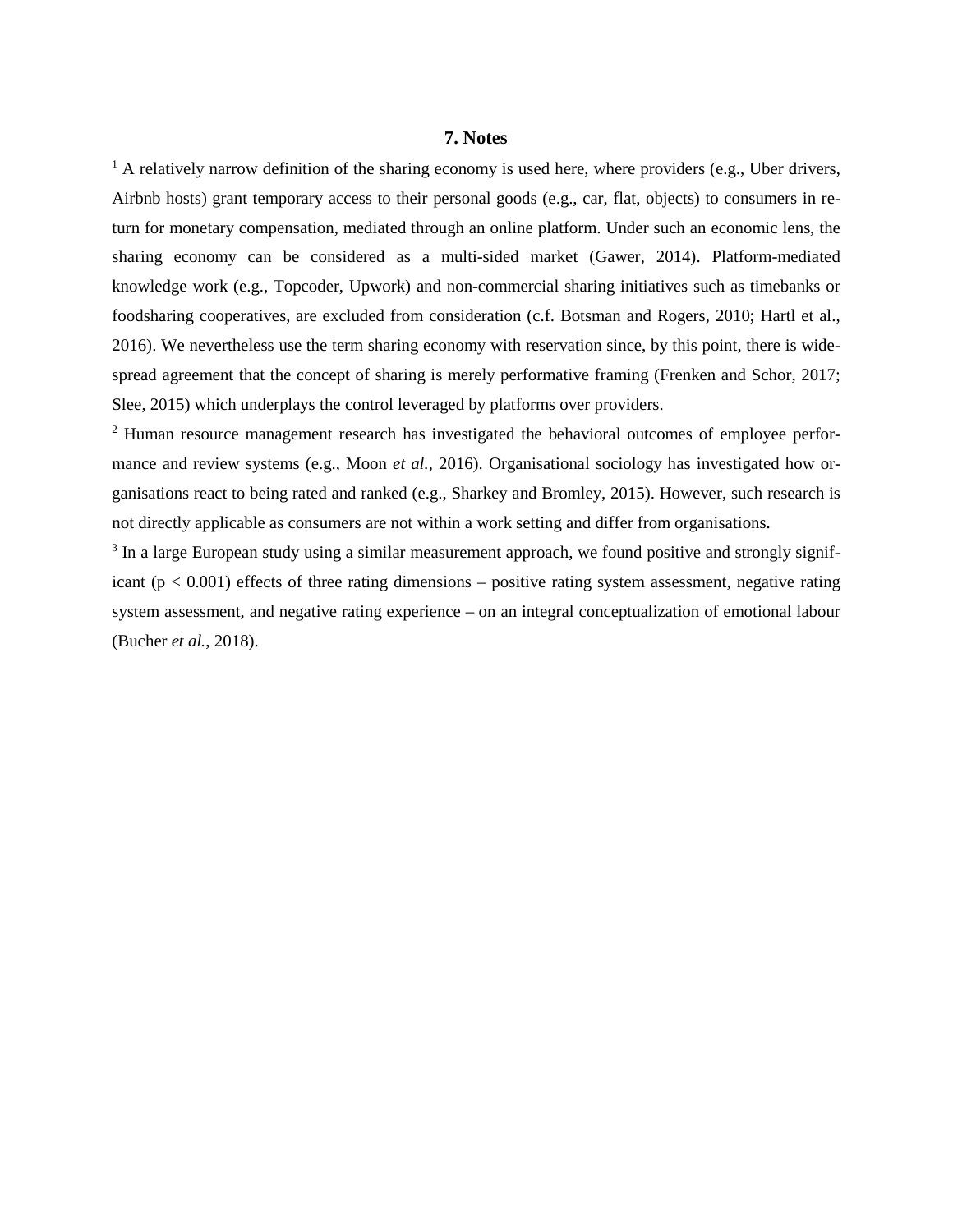# **8. References**

- Airbnb (2018), "How can I be a considerate guest?", available at: [https://www.airbnb.com/help/article/695/how-can-i-be-a-considerate-guest.](https://www.airbnb.com/help/article/695/how-can-i-be-a-considerate-guest) (accessed 18 August 2018).
- Andreotti, A., Anselmi, G., Eichhorn, T., Hoffmann, C. P., and Micheli, M. (2017), "Participation in the sharing economy," *SSRN Electronic Journal*, available at: [https://papers.ssrn.com/sol3/papers.cfm?abstract\\_id=2961745.](https://papers.ssrn.com/sol3/papers.cfm?abstract_id=2961745) (accessed 18 August 2018).
- Ashforth, B. E. and Humphrey, R. H. (1993). "Emotional labor in service roles: The influence of identity", *Academy of Management Review*, Vol. 18 No. 1, pp. 88-115.
- Ba, S. and Pavlou, P.A. (2002), "Evidence of the effect of trust building technology in electronic markets: Price premiums and buyer behavior", *MIS Quarterly*, Vol. 26 No. 3, pp. 243-268.
- Bardhi, F. and Eckhardt, G.M. (2012), "Access-based consumption: The case of car sharing", *Journal of Consumer Research*, Vol. 39 No. 4, pp. 881-898.
- Belk, R. (2009), "Sharing", *Journal of Consumer Research*, Vol. 36 No. 5, pp. 715-734.
- Belk, R. (2013), "Extended self in a digital world", *Journal of Consumer Research,* Vol. 40 No. 3, pp. 477-500.
- Belk, R. (2014a), "Sharing versus pseudo-sharing in Web 2.0", *Anthropologist,* Vol. 18 No. 1, pp. 7-23
- Belk, R. (2014b), "You are what you can access: Sharing and collaborative consumption online", *Journal of Business Research*, Vol. 67 No. 8, pp. 1595-1600.
- Best, R.G., Downey, R.G. and Jones, R.G. (1997), "Incumbent perceptions of emotional work requirements", *12th Annual Conference of the Society for Industrial and Organisational Psychology*, St. Louis, MO, April 1997.
- Bolton, G., Greiner, B. and Ockenfels, A. (2013), "Engineering trust: Reciprocity in the production of reputation information", *Management Science,* Vol. 59 No. 2, pp. 265-285.
- Botsman, R. and Rogers, R. (2010), *What's mine is yours: The rise of collaborative consumption*, Collins, London, UK.
- Bucher, E., Fieseler, C., Fleck, M. and Lutz, C. (2017), "Authenticity and the sharing economy", *Academy of Management Discoveries*, online first, doi: 10.5465/amd.2016.0161
- Bucher, E., Fieseler, C. and Lutz, C. (2016), "What's mine is yours (for a nominal fee)–Exploring the spectrum of utilitarian to altruistic motives for Internet-mediated sharing", *Computers in Human Behavior*, Vol. 62, pp. 316-326.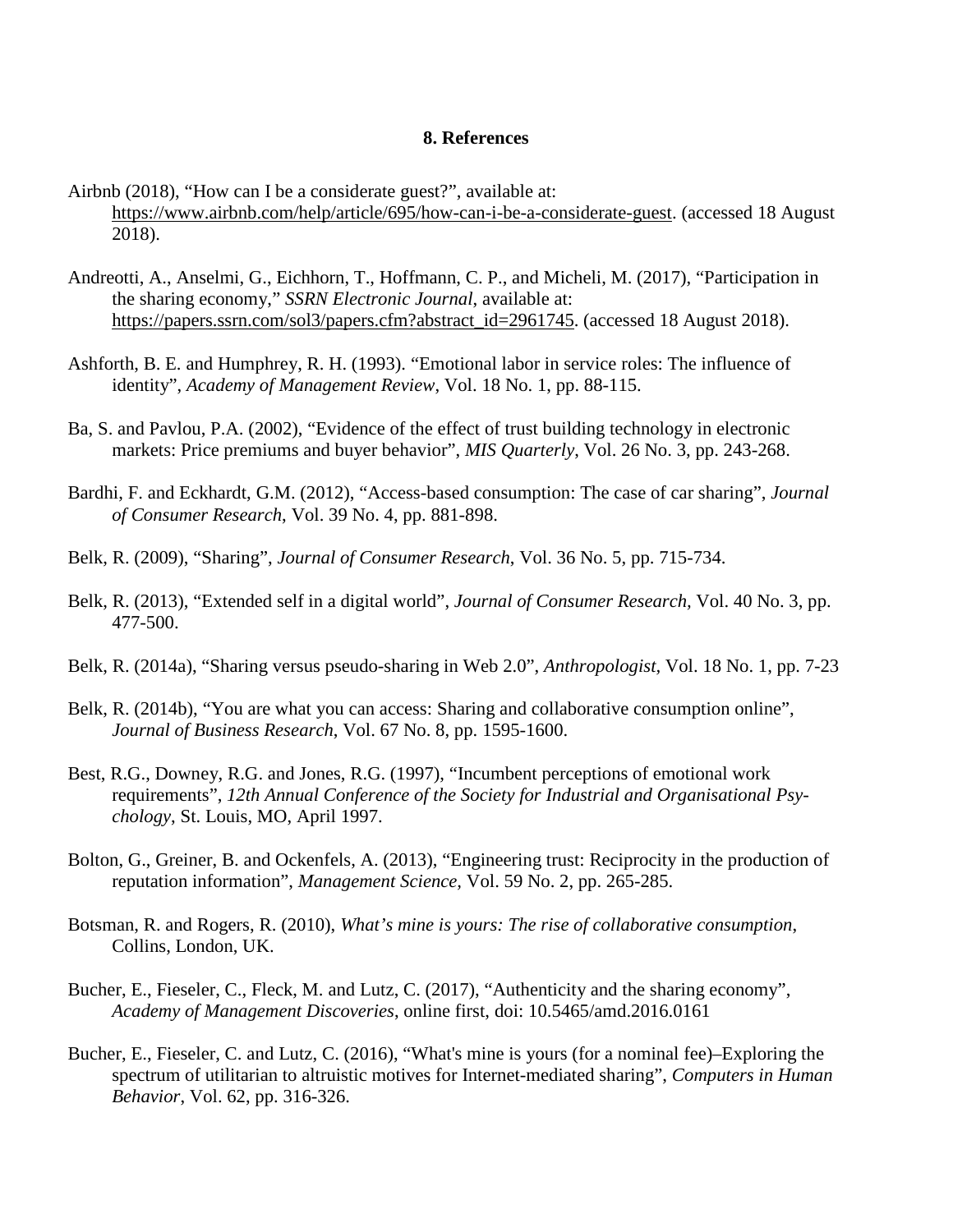- Bucher, E., Fieseler, C., Lutz, C. and Newlands, G. (2018, July), "Managing emotional labor in the sharing economy", *Academy of Management Proceedings*, Vol. 28 No. 1, paper 16933.
- Chen, C.W. (2017), "Five-star or thumbs-up? The influence of rating system types on users' perceptions of information quality, cognitive effort, enjoyment and continuance intention", *Internet Research*, Vol. 27 No. 3, pp. 478-494.
- Cheng, M. (2016), "Sharing economy: A review and agenda for future research", *International Journal of Hospitality Management*, Vol. 57, pp. 60-70.
- Chevalier, J.A. and Mayzlin, D. (2006), "The effect of word of mouth on sales: Online book reviews", *Journal of Marketing Research*, Vol. 43 No. 3, pp. 345-354.
- Chintagunta, P.K., Gopinath, S. and Venkataraman, S. (2010), "The effects of online user reviews on movie box office performance: Accounting for sequential rollout and aggregation across local markets", *Marketing Science*, Vol. 29 No. 5, pp. 944-957.
- Cockayne, D.G. (2016), "Sharing and neoliberal discourse: The economic function of sharing in the digital on-demand economy", *Geoforum*, Vol. 77, pp. 73-82.
- Codagnone, C., Biagi, F. and Abadie, F. (2016), "The passions and the interests: Unpacking the 'sharing economy'", *No. JRC101279. Directorate Growth & Innovation and JRC-Seville*, 2016.
- Constantinou, I., Marton, A. and Tuunainen, V. K. (2017), "Four models of sharing economy platforms", *MIS Quarterly Executive*, Vol. 16 No. 4, pp. 231-251.
- Dellarocas, C. (2003), "The digitization of word of mouth: Promise and challenges of online feedback mechanisms", *Management Science*, Vol. 49 No. 10, pp. 1407-1424.
- Dellarocas, C. (2006), "Strategic manipulation of internet opinion forums: Implications for consumers and firms", *Management Science,* Vol. 52 No. 10, pp. 1577-1593.
- Dellarocas, C. and Wood, C.A. (2008), "The sound of silence in online feedback: Estimating trading risks in the presence of reporting bias", *Management Science,* Vol. 54 No. 3, pp. 460-476.
- Dredge, D., & Gyimóthy, S. (2015), "The collaborative economy and tourism: Critical perspectives, questionable claims and silenced voices", *Tourism Recreation Research*, Vol. 40 No. 3, pp. 286- 302.
- Ert, E., Fleischer, A. and Magen, N. (2016), "Trust and reputation in the sharing economy: The role of personal photos in Airbnb", *Tourism Management*, Vol. 55, pp. 62-73.
- Frenken, K. and Schor, J.B. (2017), "Putting the sharing economy into perspective", *Environmental Innovation and Societal Transitions*, Vol. 23, pp. 3-10.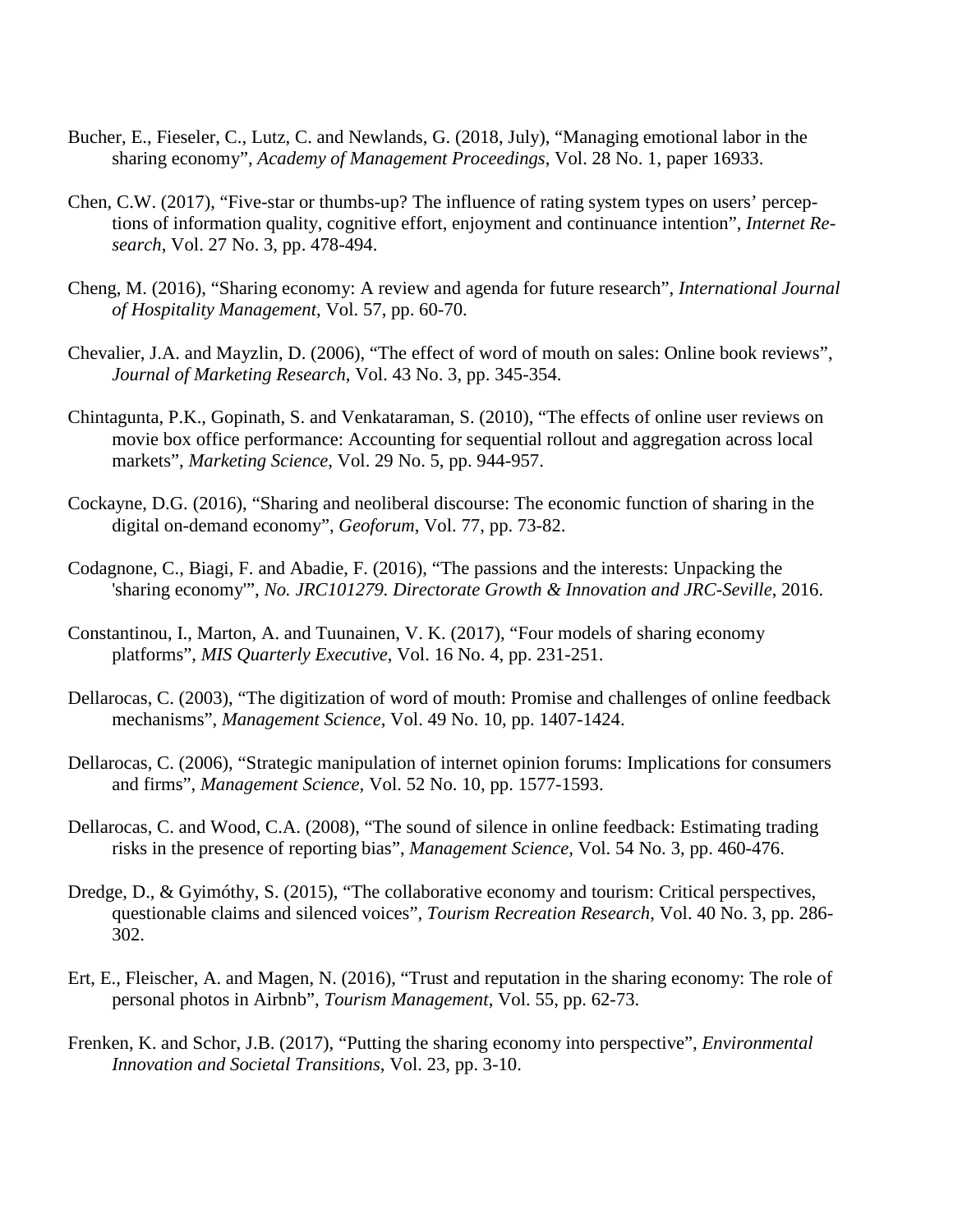- Gawer, A. (2014), "Bridging differing perspectives on technological platforms: Toward an integrative framework", *Research Policy*, Vol. 43 No. 7, pp. 1239-1249.
- Glöss, M., McGregor, M. and Brown, B. (2016), "Designing for labor: uber and the on-demand mobile workforce", in *Proceedings of the 2016 CHI Conference on Human Factors in Computing Systems,* ACM, New York, NY, pp. 1632-1643.
- Gountas, S., Ewing, M. T., Gountas, J. I. (2006), "Testing airline passengers' responses to flight attendants' expressive displays: The effects of positive affect", *Journal of Business Research,* Vol. 60 No. 1, pp. 81-83.
- Grandey, A. A. (2000), "When 'the show must go on': Surface acting and deep acting as determinants of emotional exhaustion and peer-rated service delivery", *Academy of Management Journal,* Vol. 46 No. 1, pp. 86-96.
- Gross, J. J. (1998), "The emerging field of emotion regulation: An integrative review", *Review of General Psychology,* Vol. 2 No. 3, pp. 271-299.
- Groth, M., Hennig-Thurau, T., Walsh, G. (2009), "Customer reactions to emotional labor: The roles of employee acting strategies and customer detection accuracy", *Academy of Management Journal*, Vol. 52 No. 5, pp. 958-974.
- Hamari, J., Sjöklint, M. and Ukkonen, A. (2016), "The sharing economy: Why people participate in collaborative consumption", *Journal of the Association for Information Science and Technology*, Vol. 67 No. 9, pp. 2047-2059.
- Hartl, B., Hofmann, E. and Kirchler, E. (2016), "Do we need rules for 'what's mine is yours'? Governance in collaborative consumption communities", *Journal of Business Research*, Vol. 69 No. 8, pp. 2756-2763.
- Huang, P., Lurie, N.H. and Mitra, S. (2009), "Searching for experience on the web: an empirical examination of consumer behavior for search and experience goods", *Journal of Marketing*, Vol. 73 No. 2, pp. 55-69.
- Hausemer, P., Rzepecka, J., Dragulin, M., Vitiello, S., Rabuel, L., Nunu, M. et al. (2017), "Exploratory study of consumer issues in online peer-to-peer platform markets", *Final Report, European Commission – Justice and Consumers*, available at: [http://ec.europa.eu/newsroom/just/item](http://ec.europa.eu/newsroom/just/item-detail.cfm?&item_id=77704)[detail.cfm?&item\\_id=77704.](http://ec.europa.eu/newsroom/just/item-detail.cfm?&item_id=77704) (accessed 18 August 2018)
- Hawlitschek, F., Teubner, T. and Weinhardt, C. (2016), "Trust in the sharing economy", *Die Unternehmung*, Vol. 70 No. 1, pp. 26-44.
- Hochschild, A. (1983), *The managed heart: Commercialization of human feeling*, University of California Press, Berkeley, CA.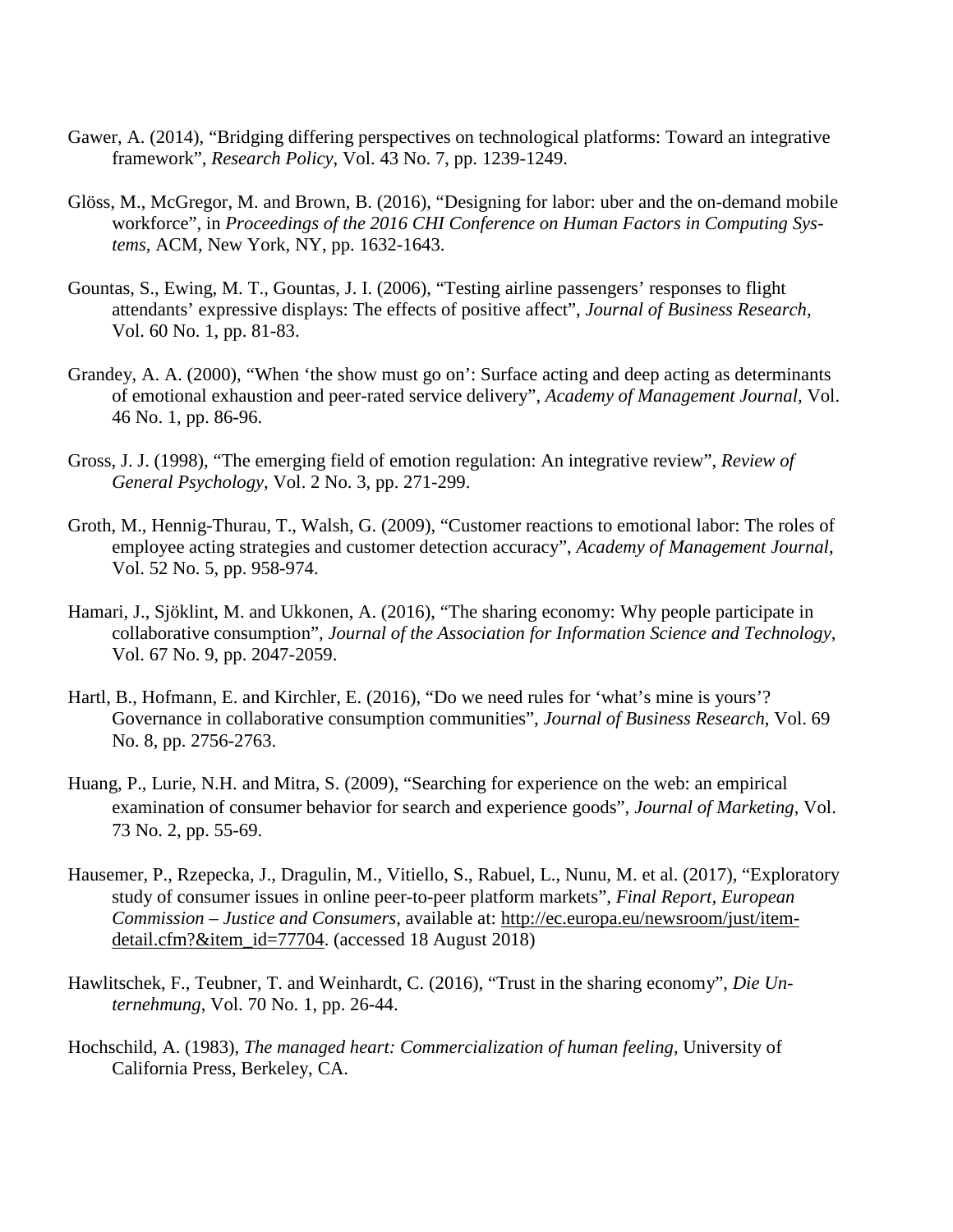- Horton, J. and Golden, J. (2015), "Reputation inflation: Evidence from an online labor market", working paper, NYU, New York, NY, 20 February.
- Lee, J., Park, D.H. and Han, I. (2011), "The different effects of online consumer reviews on consumers' purchase intentions depending on trust in online shopping malls: an advertising perspective", *Internet Research*, Vol. 21 No. 2, pp. 187-206.
- Lee, K.Y., Jin, Y., Rhee, C. and Yang, S.B. (2016), "Online consumers' reactions to price decreases: Amazon's Kindle 2 case", *Internet Research,* Vol. 26 No. 4, pp. 1001-1026.
- Lee, K.Y. and Yang, S.B. (2015), "The role of online product reviews on information adoption of new product development professionals", *Internet Research*, Vol. 25 No. 3, pp. 435-452.
- Lee, M.K., Kusbit, D., Metsky, E. and Dabbish, L. (2015), "Working with machines: The impact of algorithmic and data-driven management on human workers", in *Proceedings of the 33rd Annual ACM Conference on Human Factors in Computing Systems*, ACM, New York, NY, pp. 1603- 1612.
- Liang, S., Schuckert, M., Law, R. and Chen, C.C. (2017), "Be a 'Superhost': The importance of badge systems for peer-to-peer rental accommodations", *Tourism Management*, Vol. 60, pp. 454-465.
- Lin, C. A. and Xu, X. (2017), "Effectiveness of online consumer reviews: The influence of valence, reviewer ethnicity, social distance and source trustworthiness", *Internet Research*, Vol. 27 No. 2, pp. 362-380.
- López-López, I. and Parra, J.F. (2016), "Is a most helpful eWOM review really helpful? The impact of conflicting aggregate valence and consumer's goals on product attitude", *Internet Research,* Vol. 26 No. 4, pp. 827-844.
- Lutz, C., Newlands, G. and Fieseler, C. (2018), "Emotional labor in the sharing economy", in *Proceedings of the 51st Hawaii International Conference on System Sciences*, University of Hawaii, Manoa, HI, pp. 636-645.
- Martin, C. J. (2016), "The sharing economy: A pathway to sustainability or a nightmarish form of neoliberal capitalism?", *Ecological Economics*, Vol. 121, pp. 149-159.
- Mayzlin, D. (2016), "Managing social interactions", in Bramoullé, Y., Galeotti, A. and Rogers, B. (Eds.), *The Oxford Handbook of the Economics of Networks,* Oxford University Press, Oxford, UK, pp. 792-809.
- Mayzlin, D., Dover, Y. and Chevalier, J. (2014), "Promotional reviews: An empirical investigation of online review manipulation", *The American Economic Review*, Vol. 104 No. 8, pp. 2421–2455.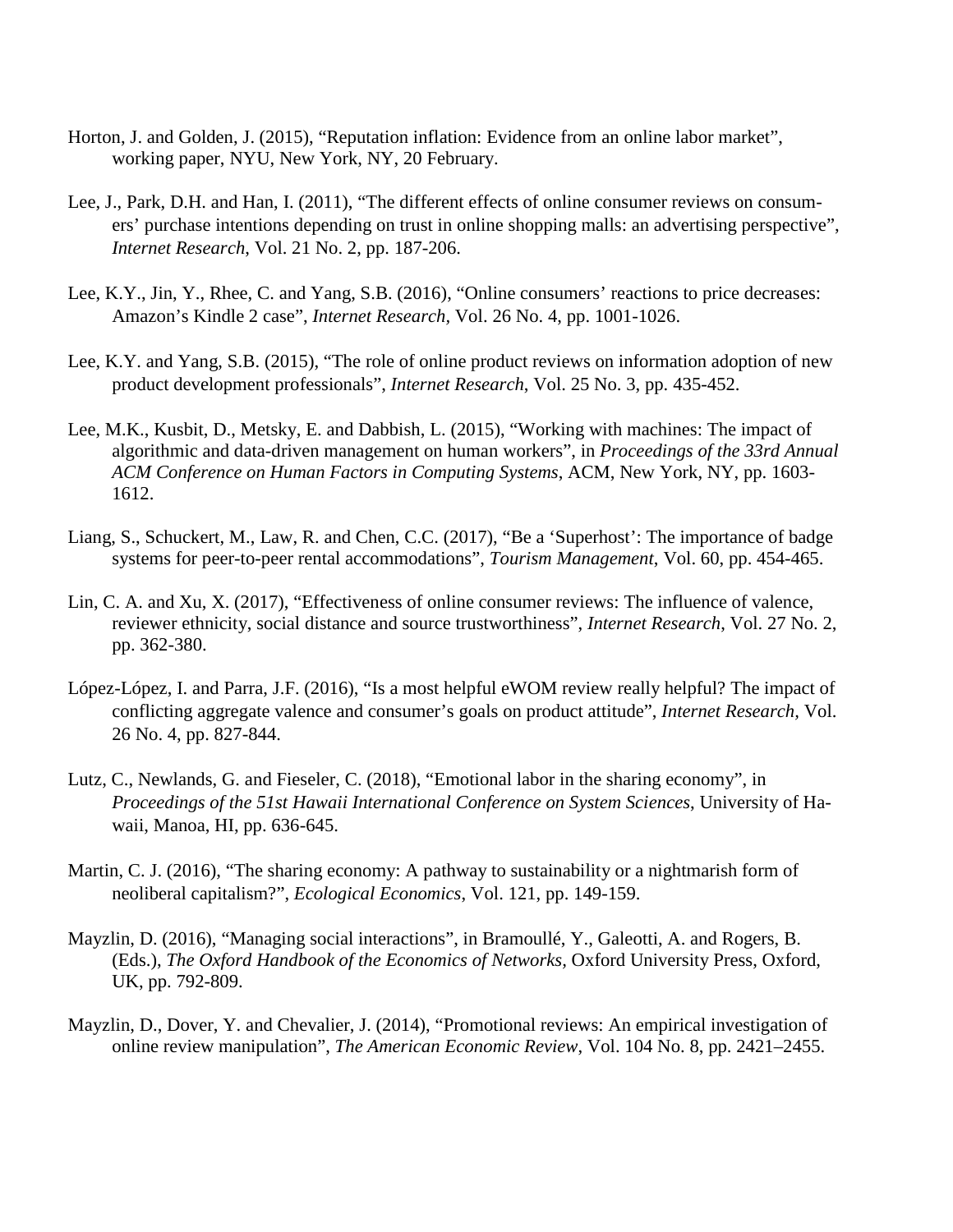- McKim, C. A. (2017), "The value of mixed methods research: A mixed methods study", *Journal of Mixed Methods Research*, Vol. 11 No. 2, 202-222.
- Moe, W.W. and Trusov, M. (2011), "The value of social dynamics in online product ratings forums", *Journal of Marketing Research*, Vol. 48 No. 3, pp. 444-456.
- Moon, S.H., Scullen, S.E. and Latham, G.P. (2016), "Precarious curve ahead: The effects of forced distribution rating systems on job performance", *Human Resource Management Review*, Vol. 26 No. 2, pp. 166-179.
- Morris, J. A. and Feldman, D. C. (1996). "The dimensions, antecedents, and consequences of emotional labor", *Academy of Management Review,* Vol. 21 No. 4, pp. 986-1010.
- Newlands, G., Lutz, C. and Fieseler, C. (2017), "Power in the sharing economy", *SSRN Electronic Journal*, available at: [https://papers.ssrn.com/sol3/papers.cfm?abstract\\_id=2960938.](https://papers.ssrn.com/sol3/papers.cfm?abstract_id=2960938) (accessed 18 August 2018)
- Nosko, C. and Tadelis, S. (2015), "The limits of reputation in platform markets: An empirical analysis and field experiment", *NBER Working Paper No. 20830*, available at: [http://www.nber.org/papers/w20830.](http://www.nber.org/papers/w20830) (accessed 18 August 2018)
- Park, D.-H. and Kim, S. (2009), "The effects of consumer knowledge on message processing of electronic word-of-mouth via online consumer reviews", *Electronic Commerce Research and Applications*, Vol. 7 No. 4, pp. 399-410
- Paulauskaite, D., Powell, R., Coca‐Stefaniak, J.A. and Morrison, A.M. (2017), "Living like a local: Authentic tourism experiences and the sharing economy", *International Journal of Tourism Research*, Vol. 19 No. 6, pp. 619-628.
- Pettersen, L. (2017), "Rating mechanisms among participants in sharing economy platforms", *First Monday*, Vol. 22 No. 12, available at: [http://firstmonday.org/ojs/index.php/fm/article/view/7908/6586.](http://firstmonday.org/ojs/index.php/fm/article/view/7908/6586) (accessed 18 August 2018)
- Pongratz, H. (2018), "Of crowds and talents: discursive constructions of global online labor", *New Technology, Work and Employment*, online first, doi: 10.1111/ntwe.12104
- Pugh, S. D. (2001), "Service with a smile: Emotional contagion in the service encounter", *Academy of Management Journal,* Vol. 44 No. 12, pp. 1018-1027.
- Ranzini, G., Newlands, G., Anselmi, G., Andreotti, A., Eichhorn, T., Etter, M., Hoffmann, C. P., Jürss, S. and Lutz, C. (2017), "Millennials and the sharing economy: European perspectives", *SSRN Electronic Journal*, available at: [https://papers.ssrn.com/sol3/papers.cfm?abstract\\_id=3061704.](https://papers.ssrn.com/sol3/papers.cfm?abstract_id=3061704) (accessed 18 August 2018)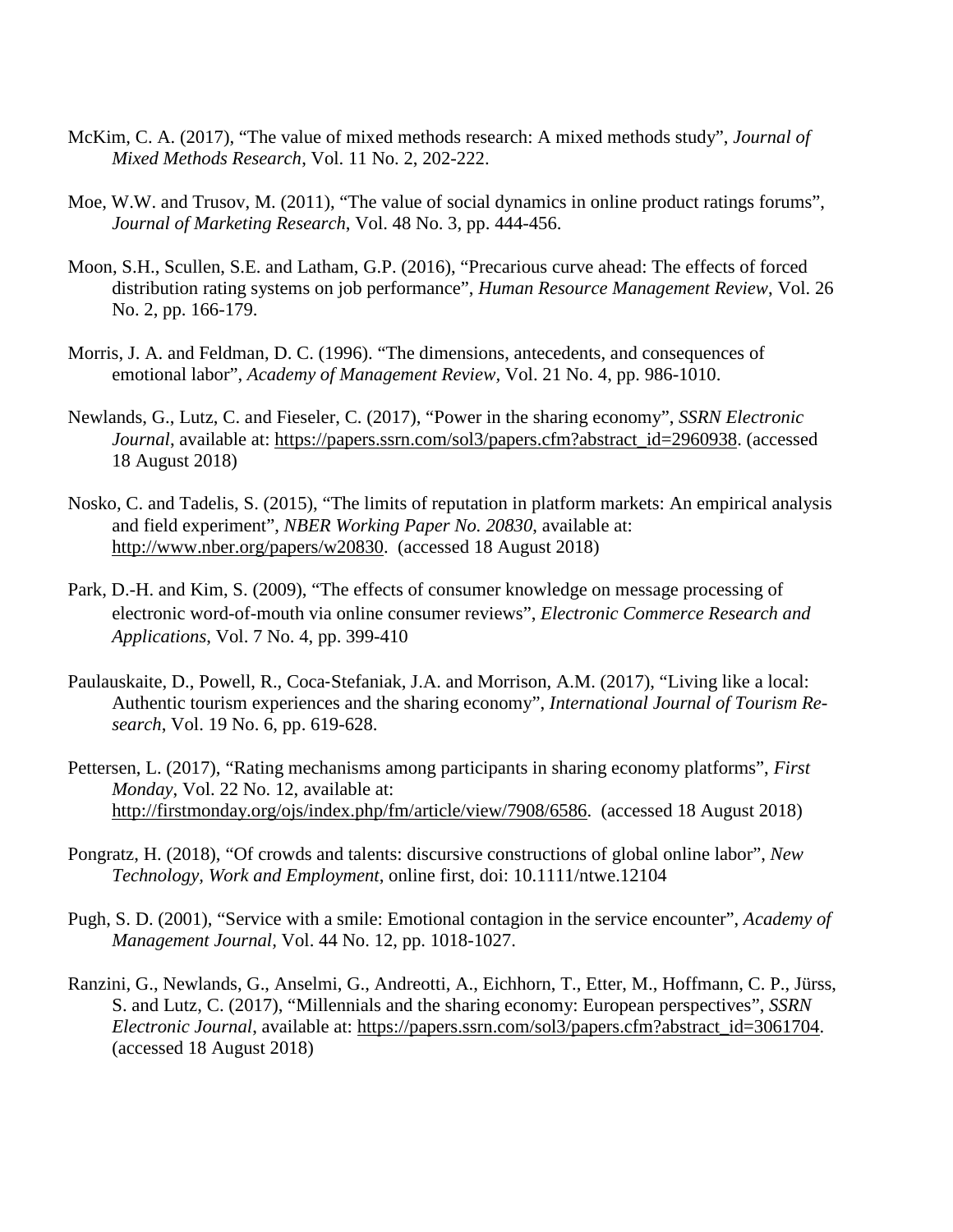- Raval, N. and Dourish, P. (2016), "Standing out from the crowd: Emotional labor, body labor, and temporal labor in ridesharing", in *Proceedings of the 19th ACM Conference on Computer-Supported Cooperative Work & Social Computing,* ACM, New York, NY, pp. 97-107.
- Resnick, P., Kuwabara, K., Zeckhauser, R. and Friedman, E. (2000), "Reputation systems", *Communications of the ACM*, Vol. 43 No. 12, pp. 45-48.
- Resnick, P. and Zeckhauser, R. (2002), "Trust among strangers in Internet transactions: Empirical analysis of eBay's reputation system", in Baye, M. and Maxwell, J. (Eds.), *The Economics of the Internet and E-commerce*, Emerald, Bingley, UK, pp. 127-157.
- Rietjens, B. (2006), "Trust and reputation on eBay: Towards a legal framework for feedback intermediaries", *Information & Communications Technology Law*, Vol. 15 No. 1, pp. 55-78.
- Rosenblat, A. and Stark, L. (2016), "Algorithmic labor and information asymmetries: A case study of Uber's drivers", *International Journal of Communication,* Vol. 10, pp. 3758-3784.
- Schormann, T. (2012), "Online-Portale: Großer Teil der Hotelbewertungen ist manipuliert", Spiegel *Online*, 9 March, available at: [http://www.spiegel.de/reise/aktuell/online-portale-grosser-teil-der](http://www.spiegel.de/reise/aktuell/online-portale-grosser-teil-der-hotelbewertungen-ist-manipuliert-a-820383.html)[hotelbewertungen-ist-manipuliert-a-820383.html](http://www.spiegel.de/reise/aktuell/online-portale-grosser-teil-der-hotelbewertungen-ist-manipuliert-a-820383.html) (accessed 18 August 2018)
- Sharkey, A.J. and Bromley, P., (2015), "Can ratings have indirect effects? Evidence from the organisational response to peers' environmental ratings", *American Sociological Review*, Vol. 80 No. 1, pp. 63-91.
- Slee, T. (2015), *What's yours is mine: Against the sharing economy*, Or Books, New York, NY.
- Stark, L. (2016), "Recognizing the Role of Emotional Labor in the On-Demand Economy", *Harvard Business Review,* 26 August.
- Tamimi, N. and Sebastianelli, R. (2015), "The relative importance of e-tailer website attributes on the likelihood of online purchase", *Internet Research*, Vol. 25 No. 2, pp. 169-183.
- Tang, C., Seal, C. R. and Naumann, S. E. (2013), "Emotional labor strategies, customer cooperation and buying decisions", *Journal of Management and Marketing Research,* Vol. 13, pp. 1-15.
- Trenz, M., Frey, A. and Veit, D. (2018), "Disentangling the facets of sharing: A categorization of what we know and don't know about the sharing economy", Internet Research, Vol. 28 No. 4, pp. 888- 925.
- Tsai, W.-C. and Huang, Y.-M. (2002), "Mechanisms linking employee affective delivery and customer behavioral intentions", *Journal of Applied Psychology,* Vol. 87 No. 5, pp. 1001-1008.